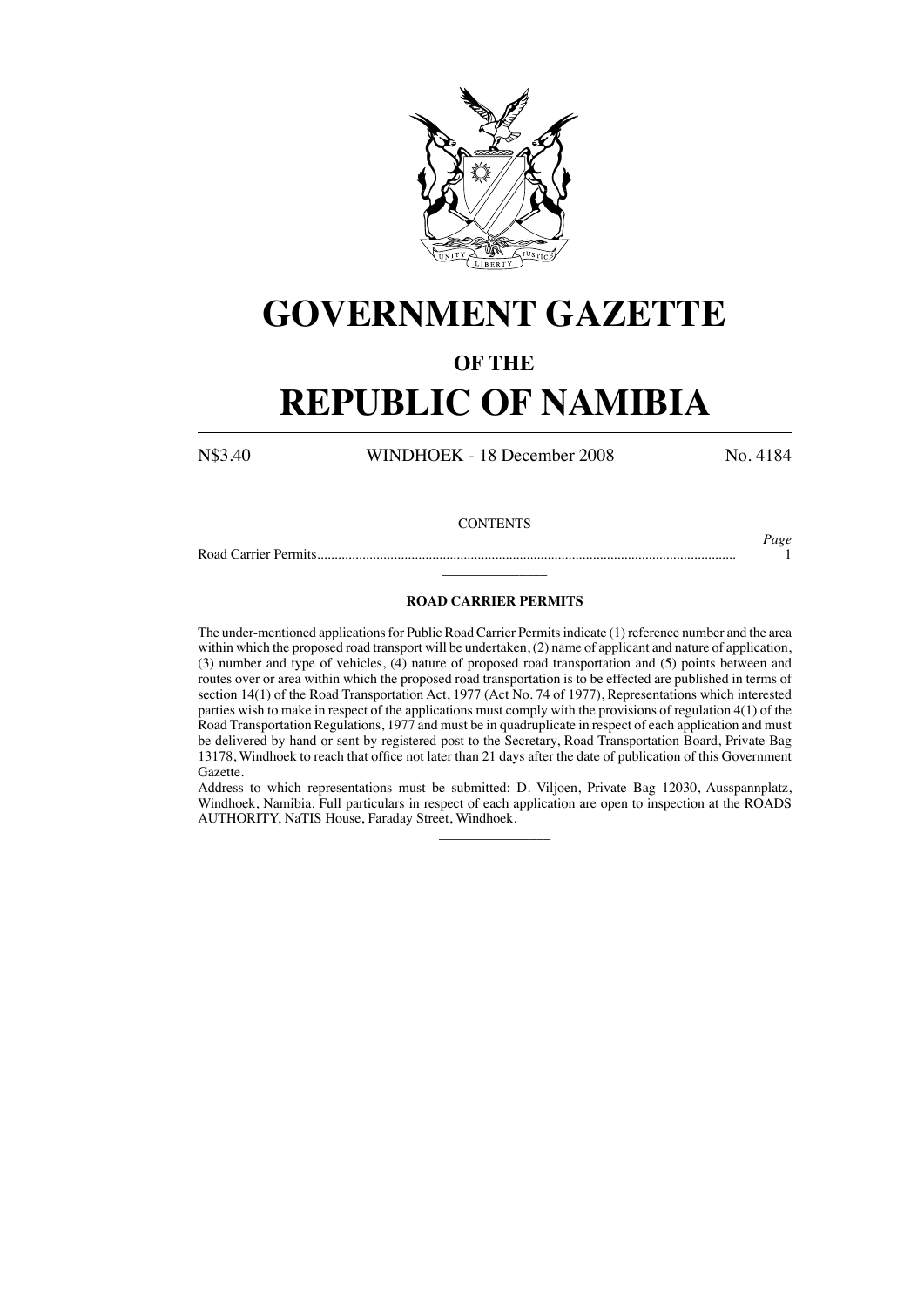App. 38854 (2) F A LOUBSER 59113000284 (3) P O BOX 244, WALVIS BAY, NAMIBIA (4) New Permanent Authorisation (5A) Tourists (6A) 1 X Bus (single deck) (7A) 23 passengers: Tourists and their personal luggage - From Windhoek International Airport or Walvis Bay Airport and Swakopmund Airport to various places situated within the Republic of Namibia.

App. 38861 (2) A K ABRAHAM 67010100241 (3) P O BOX 205, OSHAKATI, NAMIBIA (4) New Permanent Authorisation (5A) Taxi Passengers (6A) 1 X Sedan (closed top) (7A) 5 passengers: Passengers and their personal luggage - Ondangwa, Ongwediva, Oshakati Municipal Area.

App. 38866 (2) F NEPAYA 78033110086 (3) BOX 2708, OSHAKATI (4) New Permanent Authorisation (5A) Taxi Passengers (6A) 2 X Sedan (closed top) (7A) 5 passengers: Passengers and their personal luggage - Oshakati, Ongwediva, Ondangwa, Oshikango.

App. 38884 (2) G M TITUS 74031610122 (3) BOX 154, WALVIS BAY (4) New Permanent Authorisation (5A) Bus Passengers (6A) 1 X Combi / Micro bus / Minibus (5B) Bus Passengers (6B) 1 X Combi / Micro bus / Minibus (5C) Goods (6C) 1 X Unknown (5D) Goods (6D) 1 X Unknown (7A) 13 passengers: Persons and their personal luggage - From Walvis Bay and Swakopmund to Windhoek and return via the same route. (7B) 1 passengers: Luggage of passengers - From Walvis Bay and Swakopmund to Windhoek and return via the same route.

App. 38894 (2) E KANGUATJIVI 68090400132 (3) BOX 1631, GOBABIS (4) New Permanent Authorisation (5A) Taxi Passengers (6A) 1 X Station wagon (7A) 10 passengers: Passengers and their personal luggage - From Eiseb back to Gobabis and Windhoek, Epukiro Aminuis, Buitepos Otjinene, and return the same route.

App. 38897 (2) R J BEZUIDENHOUT 7603090- 0021 (3) BOX 26728, WINDHOEK (4) New Permanent Authorisation (5A) Taxi Passengers (6A) 1 X Combi / Micro bus / Minibus (7A) 7 passengers: Passengers and their personal luggage - From Windhoek to Eros Airport and Hosea Kutako Airport and back the same rout.

App. 38899 (2) W KOTZE CC20084224 (3) BOX 5073, WINDHOEK (4) New Permanent Authorisation (5A) Tourists (6A) 1 X Pick-up (7A) 16 passengers: (A) Tourists as well as their personal effects - From Namibia Craft centre situated within Windhoek to places situated within Windhoek Municipal Area. (B) A group of Organised people on a comon purpose as well their personal effects - Within Windhoek Municipal Area and Windhoek District.

App. 38906 (2) A S SACHAROW 1212064068 (3) BOX 9236, EROS, WINDHOEK (4) New Permanent Authorisation (5A) Tourists (6A) 1 X Combi / Micro bus / Minibus (7A) 8 passengers: (A) Tourists and their personal luggage - From Windhoek and/or the Hosea Kutako International Airport to

places situated within the Republic of Namibia including places on the borders of Namiba and return. (B) Tourists and their personal luggage - From the Hosea Kutako International Airport directly to hotels, lodges, and/or boarding houses within Windhoek magisterial district and return.

App. 38916 (2) A KAHAMBA 71021010097 (3) BOX 31687, PIONIERSPARK, WINDHOEK (4) New Permanent Authorisation (5A) Taxi Passengers (6A) 1 X Bus (single deck) (5B) Taxi Passengers (6B) 1 X Bus (single deck) (5C) Goods (6C) 1 X Unknown (5D) Goods (6D) 1 X Unknown (7A) 28 passengers: Passengers and their personal luggage - From Windhoek to Oshikango and return the some route. (7B) 1 passengers: From Namibia, Khomas.

App. 38917 (2) J SNEWE 73050100117 (3) BOX 721, KEETMANSHOOP (4) New Permanent Authorisation (5A) Taxi Passengers (6A) 1 X Sedan (closed top) (7A) 5 passengers: Taxi-passengers and their personal luggage - Within Keetmanshoop Municipal Area.

App. 38918 (2) A MUMBANGO 6911140600150 (3) P O BOX 10136, KHOMASDAL, WINDHOEK (4) New Permanent Authorisation (5A) Bus Passengers (6A) 1 X Combi / Micro bus / Minibus (7A) 10 passengers: Persons and their personal luggage - From Aminuis to Aranos, Mariental and return and from Aminuis to Gobabis, Windhoek and Keetmanshoop and return via the same route.

App. 38919 (2) W A VAN WYK 62101300141 (3) BOX 656, GOBABIS (4) New Permanent Authorisation (5A) Taxi Passengers (6A) 1 X Sedan (closed top) (7A) 5 passengers: Taxi-passengers and their personal luggage - Within Gobabis Municipal Area.

App. 38920 (2) S MBAEVA 74062510014 (3) BOX 22864, WINDHOEK (4) New Permanent Authorisation (5A) Bus Passengers (6A) 1 X Venture (7A) 10 passengers: Persons and their personal luggage - From Otjombinde to Gobabis via Epukiro, Otiinene, Aminuis and Gobabis to Windhoek and return via the same route.

App. 38921 (2) B TJIVURURA 76041510262 (3) BOX 11, GOBABIS (4) New Permanent Authorisation (5A) Bus Passengers (6A) 1 X Venture (7A) 10 passengers: Persons and their personal luggage - From Otjinene to Gobabis and Windhoek and return via the same route.

App. 38922 (2) F M B UUTONI 74080400500 (3) BOX 2740, WALVIS BAY (4) New Permanent Authorisation (5A) Taxi Passengers (6A) 1 X Sedan (closed top) (7A) 5 passengers: Taxi-passengers and their personal luggage - Within Walvis Bay Municipal Area to Swakopmund Municipal Area and return.

App. 38923 (2) G N ENDJALA 87051800159 (3) BOX 3160, WALVIS BAY, NAMIBIA (4) New Permanent Authorisation (5A) Taxi Passengers (6A) 1 X Sedan (closed top) (7A) 5 passengers: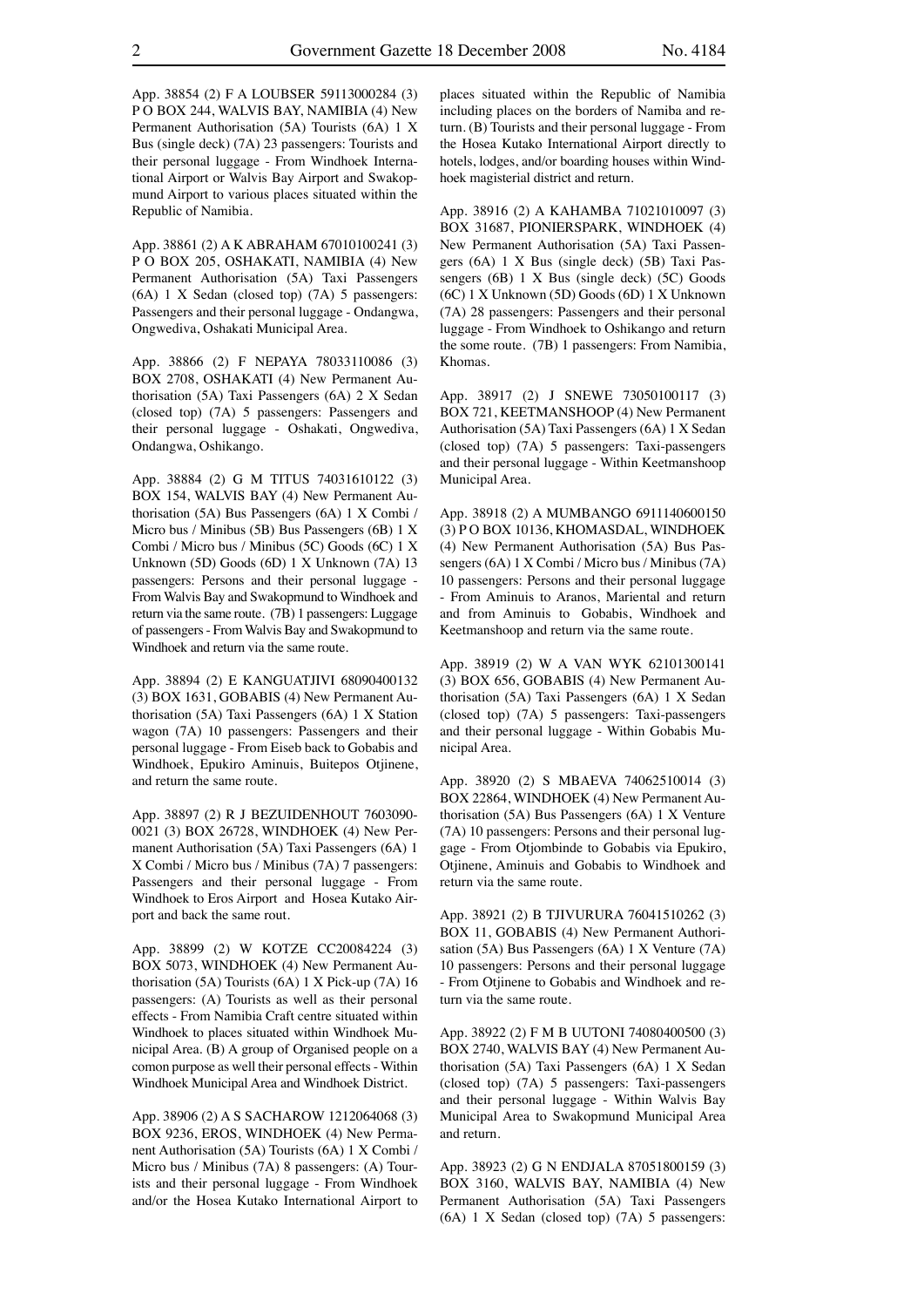Taxi-passengers and their personal luggage - Within Walvis Bay Municipal Area to Swakopmund Municipal Area and return.

App. 38924 (2) DAVID NATANGWA IINTAMBA 79101410210 (3) BOX 2740, WALVIS BAY (4) New Permanent Authorisation (5A) Taxi Passengers (6A) 1 X Sedan (closed top) (7A) 5 passengers: Taxi-passengers and their personal luggage - Within Walvis Bay Municipal Area to Swakopmund Municipal Area and return.

App. 38935 (2) P GABRIEL 77010600309 (3) P O BOX 510, OTJIWARONGO (4) New Permanent Authorisation (5A) Taxi Passengers (6A) 1 X Sedan (closed top) (7A) 5 passengers: Passengers and their personal luggage - Within Otjiwarongo Municipal Area.

App. 38937 (2) J L S BRANDT 83071810792 (3) BOX 7448, WINDHOEK (4) New Permanent Authorisation (5A) Taxi Passengers (6A) 1 X Sedan (closed top) (7A) 5 passengers: Taxi-passengers and their personal luggage - Within Windhoek Municipal Area.

App. 38938 (2) E N MURADZIKWA 0073948 (3) P O BOX 131, OTJIWARONGO, NAMIBIA (4) New Permanent Authorisation (5A) Employees (6A) 1 X Bus (double deck) (7A) 65 passengers: Employee and their personal luggage - From Otjiwarongo Municipal Area to Okorusu mine (PTY) 65KM and return.

App. 38939 (2) J T ANGULA 70092200311 (3) BOX 40506, AUSSPANNPLATZ, WINDHOEK (4) New Permanent Authorisation (5A) Bus Passengers (6A) 1 X Combi / Micro bus / Minibus (7A) 16 passengers: Persons and their personal luggage - From Windhoek to Oshakati and return via the same route.

App. 38953 Permit 22248/1 (2) K FRANS 59020- 0515 (3) BOX 6886, AUSSPANNPLATZ, WIND-HOEK (4) Change Route, Particulars etc. (5A) Passengers (6A) 1 X Combi / Micro bus / Minibus (5B) Passengers (6B) 1 X Combi / Micro bus / Minibus (7A) 14 passengers: Passengers and their personal luggage - From Oshakati to Walvis Bay and Oshakati to Grootfontein and back the same route. (7B) 14 passengers: Passengers and their personal luggage - From Ongenga to Walvis Bay via the route out below.

App. 38965 (2) L ABRAHAM 72081200694 (3) BOX 7905, KATUTURA, WINDHOEK (4) New Permanent Authorisation (5A) Taxi Passengers (6A) 1 X Sedan (closed top) (7A) 5 passengers: Passengers and their personal luggage - Within Windhoek Municipal Area.

App. 38968 (2) D M MUTABELEZI 70071200266 (3) BOX 96051, WINDHOEK, 9000 (4) New Permanent Authorisation (5A) Taxi Passengers (6A) 1 X Sedan (closed top) (7A) 5 passengers: Taxi-passengers and their personal luggage - Within Windhoek Municipal Area.

App. 38969 (2) M GAROEB 58091600305 (3) BOX 3959, REHOBOTH (4) New Permanent Authorisation (5A) Organised passengers (6A) 1 X Combi / Micro bus / Minibus (7A) 10 passengers: A group of persons travelling together on a comon purpose as well as their personal luggage - From Windhoek to places situated within the Republic of Namibia and return via the same route.

App. 38970 (2) DESERT CAR HIRE CC20051876 (3) P O BOX 86334, EROS, WINDHOEK, 9000 (4) New Permanent Authorisation (5A) Tourists (6A) 1 X Bus (single deck) (7A) 24 passengers: Tourists and their personal luggage - From Windhoek and / or Hosea Kutako International Airport and / or other Airports in Namibia.

App. 38983 (2) H M IIGONDA 63081501660 (3) BOX 1779, SWAKOPMUND (4) New Permanent Authorisation (5A) Taxi Passengers (6A) 1 X Sedan (closed top) (7A) 5 passengers: Passengers and their personal luggage - Within Swakop and from Swakopmund to Walvis Bay and back the some route.

App. 38986 (2) ASANZALA INVESTMENTS CC CC20042217 (3) BOX 767, WINDHOEK (4) New Permanent Authorisation (5A) Tourists (6A) 1 X Combi / Micro bus / Minibus (7A) 8 passengers: Tourists as well as their personal luggage - From Windhoek and/or the Hosea Kutako International Airport to places situated within Windhoek Municipal Area and to places situated within the Republic of Namibia including places on the borders of Namibia and return.

App. 38992 (2) DANMAR TRANSFERS CC. 981373 (3) BOX 40688, AUSSPANNPLATZ, WINDHOEK (4) New Permanent Authorisation (5A) Tourists (6A) 1 X Combi / Micro bus / Minibus (7A) 14 passengers: Tourists as well as their personal luggage - From Windhoek and/or the Hosea Kutako International Airport to places situated within Windhoek Municipal Area and to places situated within the Republic of Namibia including places on the borders of Namibia and return.

App. 38996 (2) K B KUSHWALUNA 70080600379 (3) BOX 63269, WINDHOEK (4) New Permanent Authorisation (5A) Taxi Passengers (6A) 1 X Sedan (closed top) (7A) 5 passengers: Taxi-passengers and their personal luggage - Within Katima Mulilo Municipal Area.

App. 38997 (2) V MWALUNGILANGE 8005181- 0271 (3) BOX 1790, OSHAKATI, 9000 (4) New Permanent Authorisation (5A) Taxi Passengers (6A) 2 X Sedan (closed top) (7A) 5 passengers: Taxi-passengers and their personal luggage - Within Oshakati Municipal Area to Ondangwa Municipal Area and return.

App. 39000 (2) A HANGO 73081900166 (3) BOX 25613, WINDHOEK (4) New Permanent Authorisation (5A) Taxi Passengers (6A) 1 X Sedan (closed top) (7A) 5 passengers: Passengers and their personal luggage - Within Windhoek Municipal Area.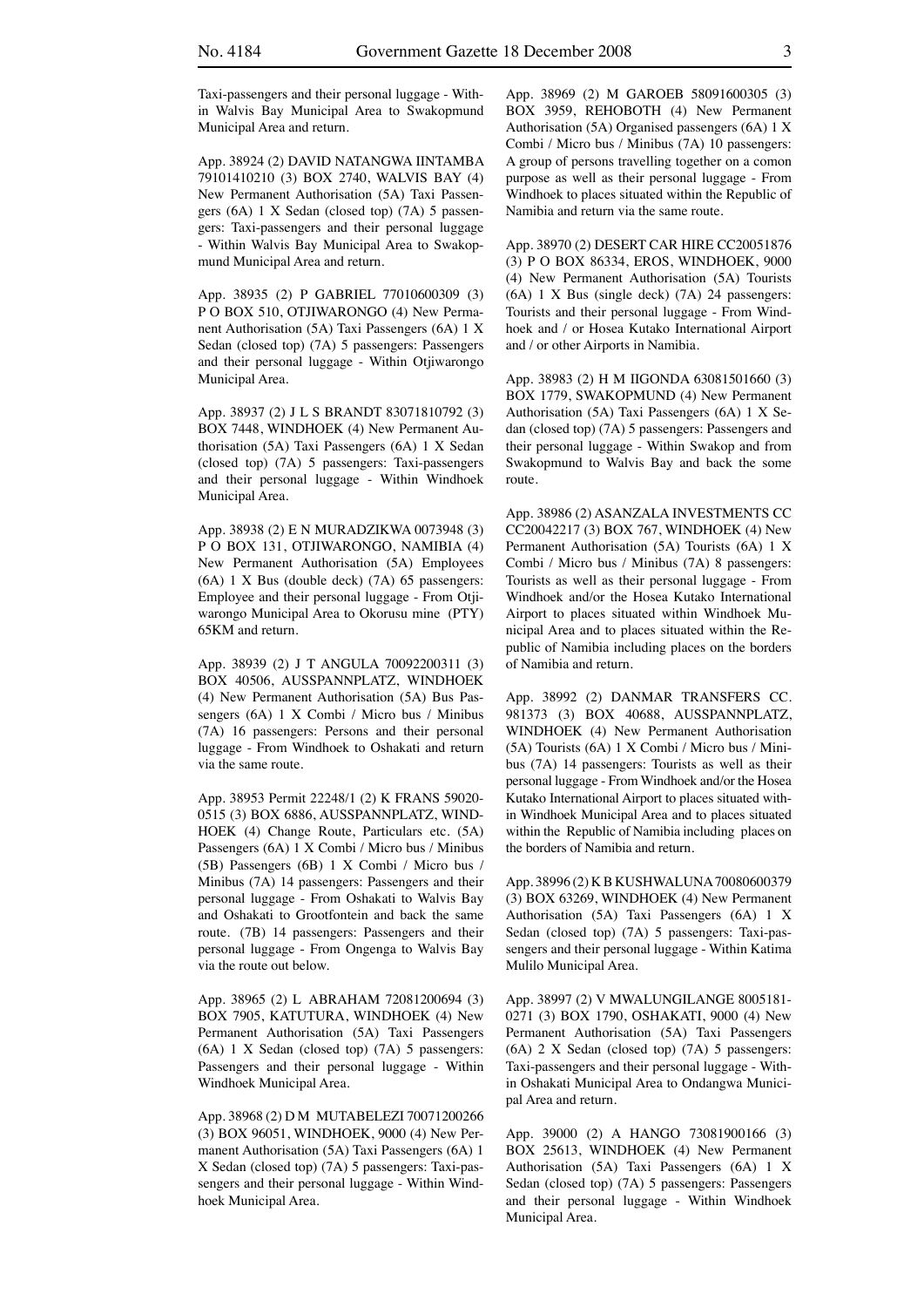App. 39010 (2) V SHIPAHU 74011200158 (3) P O BOX 63269, WANAHEDA, WINDHOEK (4) New Permanent Authorisation (5A) Taxi Passengers (6A) 2 X Sedan (closed top) (7A) 5 passengers: Tax-passengers and their personal luggage - Within Windhoek Municipal Area.

App. 39013 (2) P GABRIEL 77010600309 (3) P O BOX 510, OTJIWARONGO (4) New Permanent Authorisation (5A) Taxi Passengers (6A) 1 X Sedan (closed top) (7A) 5 passengers: Taxi-passengers and their personal luggage - Within Otjiwarongo Municipal Area.

App. 39018 (2) V T DAVID 84121211162 (3) BOX 183, OSHAKATI (4) New Permanent Authorisation (5A) Taxi Passengers (6A) 1 X Sedan (closed top) (7A) 5 passengers: Taxi-passengers and their personal luggge - From Endola to Oshakati and Ongwediva Municipal Area and return.

App. 39027 (2) A S KUUTONDOKWA 76033000- 099 (3) BOX 524, HENTIES BAY, 9000 (4) New Permanent Authorisation (5A) Taxi Passengers (6A) 2 X Sedan (closed top) (7A) 5 passengers: Passengers and the personal luggage - Walvis Bay, Swakopmund, Henties Bay Municipal Area.

App. 39028 (2) T FILLEMON 73052500546 (3) BOX 25471, WINDHOEK (4) New Permanent Authorisation (5A) Taxi Passengers (6A) 4 X Sedan (closed top) (7A) 5 passengers: Taxi-passengers and their personal luggage - Within Windhoek Municipal Area.

App. 39042 (2) D P B MOUTON 7905210636 (3) BOX 1801, WALVIS BAY (4) New Permanent Authorisation (5A) Tourists (6A) 1 X Combi / Micro bus / Minibus (7A) 14 passengers: Tourists and their personal luggage - From Walvis Bay, Swakopmund, as Hosea Kutako Airport to various places within Namibia.

App. 39045 (2) C HANSE 59111800461 (3) BOX 50137, BACH STREET, WINDHOEK (4) New Permanent Authorisation (5A) Taxi Passengers (6A) 2 X Sedan (closed top) (7A) 5 passengers: Taxi-passengers and their personal luggage - Within Windhoek Municipal Area.

App. 39050 (2) N NDJODHI 67122600394 (3) BOX 60983, KATUTURA, 9000 (4) New Permanent Authorisation (5A) Taxi Passengers (6A) 4 X Sedan (closed top) (7A) 5 passengers: Taxi-passengers and their personal luggage - Within Windhoek Municipal Area.

App. 39058 (2) DUNES CAR HIRE CC 00612769 (3) BOX 6439, AUSSPANNPLATZ, WINDHOEK, 9000 (4) New Permanent Authorisation (5A) Bus Passengers (6A) 1 X Bus (single deck) (7A) 47 passengers: Employees of Samicor Diamond Mining, and their personal luggage - From Windhoek to Lüderitz and return.

App. 39063 (2) PROFILE TOURS CC CC20083773 (3) BOX 24119, WINDHOEK (4) New Permanent Authorisation (5A) Tourists (6A) 1 X Bus (single deck) (7A) 11 passengers: Tourists as well as their personal luggage - From Windhoek and/or the Hosea Kutako International Airport to places situated within the Republic of Namibia including places on the borders of Namiba and return.

App. 39067 (2) R M HOVEKA 61072800403 (3) PRIVATE BAG 2133, GOBABIS (4) New Permanent Authorisation (5A) Bus Passengers (6A) 1 X Venture (7A) 10 passengers: Passengers and their personal luggage - From Tallismanus to Gobabis and Windhoek and return via the same route.

App. 39076 (2) FLOKKIES TOURS AND TRANS-FER SERVICES 20061101 (3) BOX 10835, KHO-MASDAL, (4) New Permanent Authorisation (5A) Tourists (6A) 1 X Sedan (closed top) (7A) 5 passengers: Tourists as well as their personal effects - From Windhoek and/or the Hosea Kutako International Airport and or Eros Airport to places situated within the Republic of Namibia including places on the borders of Namibia and return.

App. 39081 (2) ELAGO AND MALULEKA INVESTMENT CC 2005721 (3) BOX 23934, WINDHOEK, 9000 (4) New Permanent Authorisation (5A) Employees (6A) 3 X Combi / Micro bus / Minibus (5B) Employees (6B) 3 X Combi / Micro bus / Minibus (5C) Employees (6C) 3 X Combi / Micro bus / Minibus (7A) 14 passengers: Tourists and their personal luggage - From Windhoek to Airport and various places within Namibia and Employee from home to work in Windhoek and return. (7B) 14 passengers: Tourists and their personal luggage - From Windhoek to Airport and various places within Namibia and Employee from home to work in Windhoek and return. (7C) 23 passengers: Tourists and their personal luggage - From Windhoek to Airport and various places within Namibia and Employee from home to work in Windhoek and return.

App. 39084 (2) ELAGO AND MALULEKA INVESTMENT CC 2005721 (3) BOX 23934, WINDHOEK, 9000 (4) New Permanent Authorisation (5A) Employees (6A) 4 X Combi / Micro bus / Minibus (5B) Employees (6B) 4 X Combi / Micro bus / Minibus (5C) Employees (6C) 4 X Combi / Micro bus / Minibus (5D) Employees (6D) 4 X Combi / Micro bus / Minibus (7A) 14 passengers: Employee and their personal luggage - from home to work in Windhoek Municipal Area and return. (7B) 14 passengers: Employee and their personal luggage - from home to work in Windhoek Municipal Area and return. (7C) 16 passengers: Employee and their personal luggage - from home to work in Windhoek Municipal Area and return. (7D) 23 passengers: Employee and their personal luggage - from home to work in Windhoek Municipal Area and return.

App. 39090 (2) V NEDONGA 81091500053 (3) BOX 1954, OSHAKATI, 9000 (4) New Permanent Authorisation (5A) Passengers (6A) 1 X Sedan (closed top) (7A) 5 passengers: Passenger and their personal luggage - Within Oshakati Municipal Area to Oshikango and return.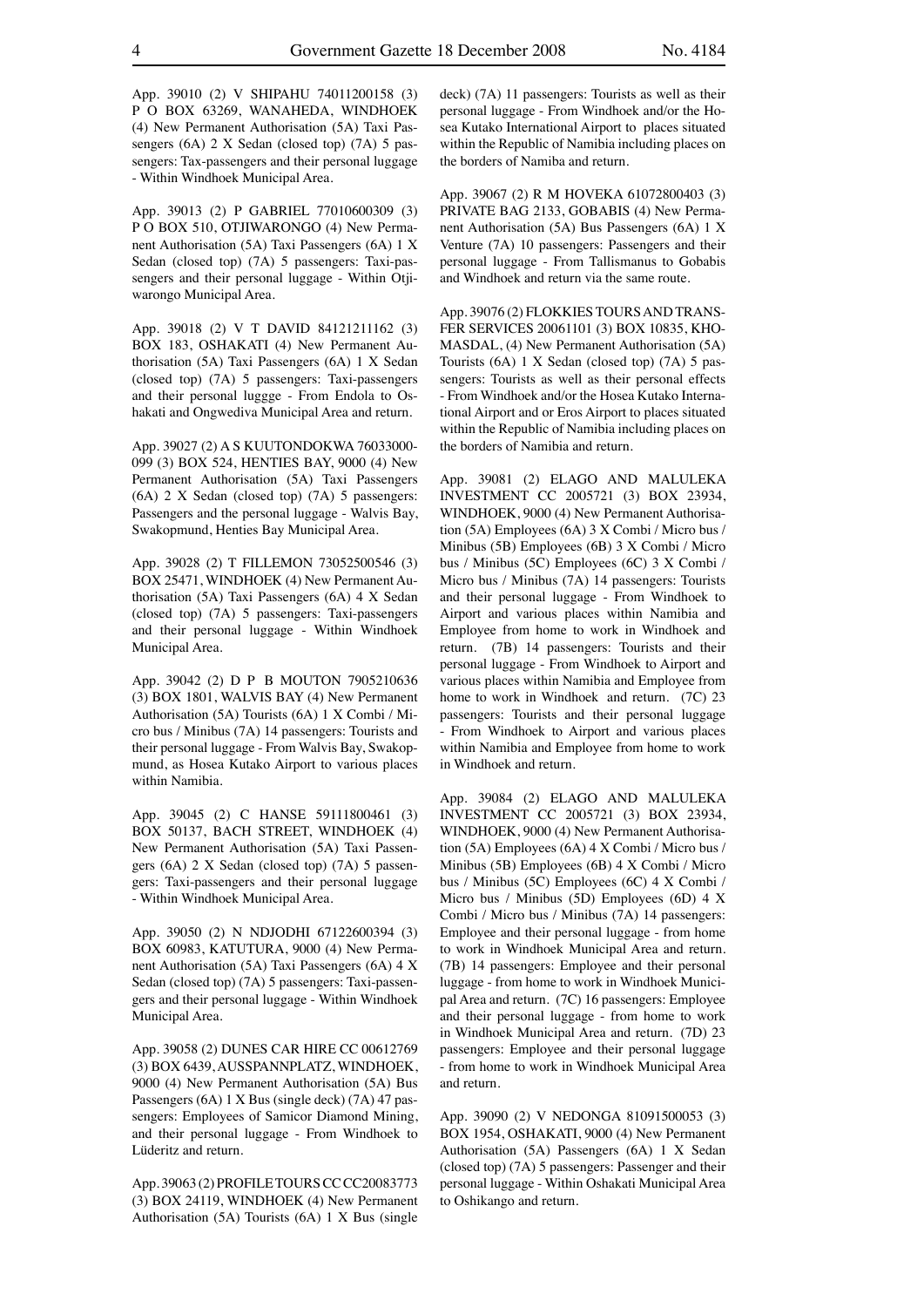App. 39092 (2) M SHAAMA 83090910179 (3) BOX 60114, KATUTURA, 9000 (4) New Permanent Authorisation (5A) Passengers (6A) 1 X Sedan (closed top) (7A) 5 passengers: Passenger and their personal luggage - Within Windhoek Municipal Area.

App. 39096 (2) M IMMANUEL 69090100970 (3) BOX 95521, SOWETO MARKET, WINDHOEK (4) New Permanent Authorisation (5A) Taxi Passengers (6A) 1 X Sedan (closed top) (7A) 5 passengers: Passengers and their personal luggage - Within Windhoek Municipal Area.

App. 39119 (2) U KARIRAO 66102100506 (3) BOX 95103, SOWETO, KATUTURA, WIND-HOEK (4) New Permanent Authorisation (5A) Taxi Passengers (6A) 1 X Sedan (closed top) (7A) 5 passengers: Passengers and their personal luggage - Within Windhoek Municipal Area.

App. 39120 (2) L KANDJOU P243012 (3) BOX 95051, SOWETO, KATUTURA, WIND-HOEK (4) New Permanent Authorisation (5A) Taxi Passengers (6A) 1 X Sedan (closed top) (7A) 5 passengers: Passengers and their personal luggage - Within Windhoek Municipal Area.

App. 39130 (2) H KALUNGA 76061400098 (3) BOX 5572, OSHAKATI (4) New Permanent Authorisation (5A) Passengers (6A) 1 X Sedan (closed top) (7A) 5 passengers: Passengers and their luggage - Within Oshakati, Ongwediva, Oshikango and Ondangwa.

App. 39131 (2) T H PHILLIPUS 69010310051 (3) P O BOX 15545, OSHAKATI (4) New Permanent Authorisation (5A) Taxi Passengers (6A) 3 X Sedan (closed top) (7A) 5 passengers: Passengers and their luggage - Within Oshikango, Eenhana Oshakati and Ondangwa.

App. 39132 (2) S PETER 55030800530 (3) BOX 6439, AUSSPANNPLATZ, WINDHOEK (4) New Permanent Authorisation (5A) Taxi Passengers (6A) 3 X Sedan (closed top) (7A) 5 passengers: Passengers and their personal luggage - Within Windhoek Municipal Area.

App. 39133 (2) K K ASHIVUDHI 74065200415 (3) BOX 6439, AUSSPANNPLATZ, WINDHOEK (4) New Permanent Authorisation (5A) Taxi Passengers (6A) 3 X Sedan (closed top) (7A) 5 passengers: Passengers and their personal luggage - Within Windhoek Municipal Area.

App. 39134 (2) G J J KARSTEN 590918100333 (3) BOX 6439, AUSSPANNPLATZ, WINDHOEK (4) New Permanent Authorisation (5A) Taxi Passengers (6A) 2 X Sedan (closed top) (7A) 5 passengers: Passengers and their personal luggage - Within Windhoek Municipal Area.

App. 39135 (2) H STEFANUS 8106281054 (3) BOX 3639, ONGWEDIVA (4) New Permanent Authorisation (5A) Passengers (6A) 1 X Sedan (closed top) (7A) 5 passengers: Passengers and their luggage - Within Oshakati,Ondangwa Oshikango and and Ongwediva.

App. 39137 (2) M FRANCISCO 78051010604 (3) BOX 14, RUNDU (4) New Permanent Authorisation (5A) Taxi Passengers (6A) 2 X Sedan (closed top) (7A) 5 passengers: Passengers and their personal luggage - Within Rundu Municipal Area.

App. 39138 (2) M M SAKEUS 74020500304 (3) BOX 86, RUNDU (4) New Permanent Authorisation (5A) Taxi Passengers (6A) 3 X Sedan (closed top) (7A) 5 passengers: Passengers and their personal luggage - Within Rundu Municipal Area.

App. 39140 (2) B JOHANNES 48071910015 (3) BOX 66, AIRPORT, 9000 (4) New Permanent Authorisation (5A) Passengers (6A) 1 X Sedan (closed top) (7A) 5 passengers: Passengers and their persona luggage - Within Windhoek Municipal Area.

App. 39153 (2) A AMAKALI 75092100125 (3) BOX 26209, WINDHOEK (4) New Permanent Authorisation (5A) Taxi Passengers (6A) 1 X Sedan (closed top) (7A) 5 passengers: Taxi-passengers and their personal luggage - Windhoek Municipal Area.

App. 39154 (2) S N AMUTENYA P0087311 (3) BOX 8704, WINDHOEK, 9000 (4) New Permanent Authorisation (5A) Taxi Passengers (6A) 1 X Sedan (closed top) (7A) 5 passengers: Taxi-passengers and their personal luggage - Windhoek Municipal Area.

App. 39155 (2) S MUNGONGOLO 78102410272 (3) BOX 8704, WINDHOEK (4) New Permanent Authorisation (5A) Taxi Passengers (6A) 1 X Sedan (closed top) (7A) 5 passengers: Taxi-passengers and their personal luggage - Windhoek Municipal Area.

App. 39169 (2) S TJOMBONDE D20084732 (3) BOX 2600, WINDHOEK (4) New Permanent Authorisation (5A) Tourists (6A) 1 X Sedan (closed top) (7A) 5 passengers: Tourists as well as their personal luggage - From Windhoek and/or the Hosea Kutako International Airport to places situated within the Republic of Namibia including places on the borders of Namiba and return.

App. 39178 (2) S H NIITEMBU 77122810100 (3) BOX 26242, WINDHOEK (4) New Permanent Authorisation (5A) Taxi Passengers (6A) 1 X Sedan (closed top) (7A) 5 passengers: Taxi-passengers and their personal luggage - Within Ondangwa and Oshakati Municipal Area to Onaanya and return.

App. 39190 (2) O S PAULUS 83041810107 (3) BOX 7448, KATUTURA, 9000 (4) New Permanent Authorisation (5A) Passengers (6A) 1 X Sedan (closed top) (7A) 5 passengers: Passengers and their personal luggage - within Windhoek Municipal Area.

App. 39191 (2) J KAMWANDI 83122810042 (3) BOX 760, SWAKOPMUND, 9000 (4) New Permanent Authorisation (5A) Passengers (6A) 2 X Combi / Micro bus / Minibus (5B) Goods (6B) 1 X Unknown (7A) 16 passengers: Passengers and their personal luggage - From Walvis Bay, Swakop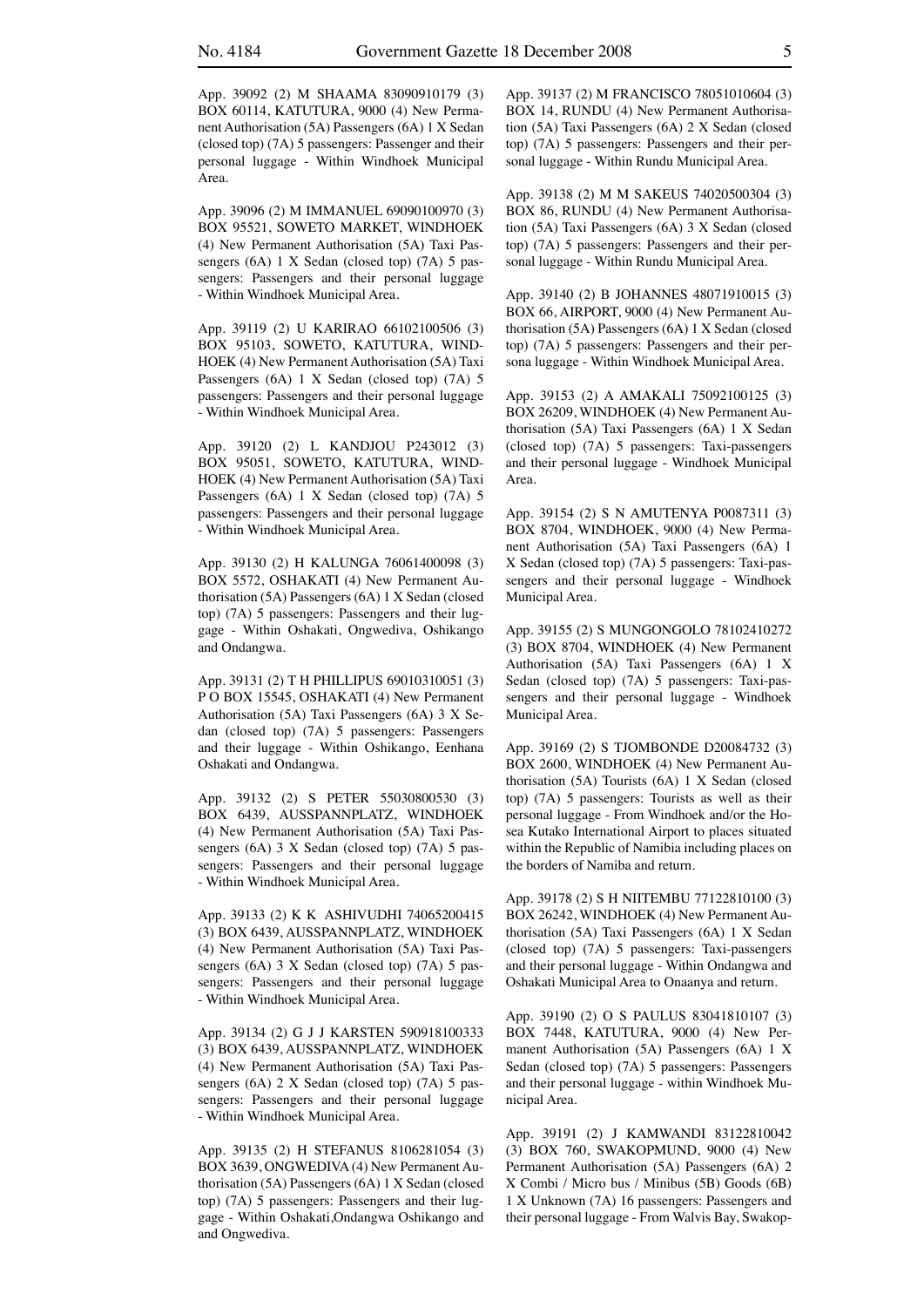mund, Windhoek. Oshakati, Oshikango and back the route.

App. 39192 (2) S M MURANDA 78090910777 (3) P O BOX 1711, RUNDU, NAMIBIA (4) New Permanent Authorisation (5A) Passengers (6A) 3 X Sedan (closed top) (7A) 5 passengers: Passengers and their personal luggage - within Rundu Municipal Area.

App. 39193 (2) M J P LITWAYI 76092100150 (3) P O BOX 139, RUNDU, NAMIBIA (4) New Permanent Authorisation (5A) Passengers (6A) 2 X Sedan (closed top) (7A) 5 passengers: Passengers and their personal luggage - within Rundu Municipal Area.

App. 39198 (2) M T IITA 6005400851 (3) BOX 60349, KATUTURA, WINDHOEK (4) New Permanent Authorisation (5A) Passengers (6A) 1 X Combi / Micro bus / Minibus (7A) 16 passengers: Passengers and their personal luggage - From Windhoek to Oshikuku is a 30 km distance west of Oshakati Town and back the some route set out below.

App. 39200 (2) W S KAXUXUENA 71033100102 (3) P O BOX 23616, WINDHOEK (4) New Permanent Authorisation (5A) Taxi Passengers (6A) 1 X Sedan (closed top) (7A) 5 passengers: Taxi-passengers and their personal luggage - Within Windhoek Municipal Area.

App. 39201 (2) AFRICAN CIASSICS TOURS AND SAFARI/ CC. 710422710047 (3) BOX 2647, SWAKOPMUND (4) New Permanent Authorisation (5A) Tourists (6A) 2 X Station wagon (7A) 6 passengers: Tourists and their personal luggage - From Windhoek and / Hosea Kutako International Airport in Namibia on pre - booked.

App. 39210 (2) W M ALWEENDO 71091900396 (3) BOX 26242, WINDHOEK (4) New Permanent Authorisation (5A) Taxi Passengers (6A) 1 X Sedan (closed top) (7A) 5 passengers: Taxi-passengers and their personal luggage - Within Oshifukwa Municipal Area to Ondangwa and Oshakati and return.

App. 39211 (2) P T MALAKIA 83072710589 (3) BOX 26242, WINDHOEK, 9000 (4) New Permanent Authorisation (5A) Taxi Passengers (6A) 1 X Sedan (closed top) (7A) 5 passengers: Taxi-passengers and their personal luggage - Within Windhoek Municipal Area.

App. 39212 (2) P NAMENE 73031500628 (3) P O BOX 26242, WINDHOEK (4) New Permanent Authorisation (5A) Taxi Passengers (6A) 1 X Sedan (closed top) (7A) 5 passengers: Taxi-passengers and their personal luggage - Within Windhoek Municipal Area.

App. 39224 Permit 22420/0 (2) J GORESEB 56010102081 (3) BOX 23788, WINDHOEK (4) Additional Authority (5A) Bus Passengers (6A) 1 X Combi / Micro bus / Minibus (5B) Bus Passengers (6B) 1 X Combi / Micro bus / Minibus (7A) 12 passengers: A group of persons travelling together jointly on a common purpose as well as their personal luggage - From Windhoek to places situated within the Republic of Namibia and return. (7B) 12 passengers: Persons and their personal luggage - From Windhoek to Gobabis and return and Windhoek to Walvis Bay and return.

App. 39231 (2) S SHILONGO 67080900328 (3) BOX 858, OKAHANDJA (4) New Permanent Authorisation (5A) Taxi Passengers (6A) 1 X Sedan (closed top) (7A) 5 passengers: Passengers and their personal luggage - Within Okahandja Municipal Area.

App. 39236 (2) P P MICHAIL 7501200244 (3) BOX 96013, KATUTURA, WINDHOEK (4) New Permanent Authorisation (5A) Taxi Passengers (6A) 1 X Combi / Micro bus / Minibus (7A) 12 passengers: Passengers and their personal luggage - From Windhoek to Keetmanshoop, Lüderitz and back the same route.

App. 39247 (2) I N FOTOLELA 5611016333 (3) BOX 494, OTJIWARONGO (4) New Permanent Authorisation (5A) Passengers (6A) 2 X Combi / Micro bus / Minibus (7A) 16 passengers: Passengers and their personal luggage - From Otjiwarongo to Oshakati, Oshikango and Eenhana and back the same route.

App. 39248 (2) M TJIJOMBO 67020210104 (3) BOX 61363, KATUTURA, WINDHOEK (4) New Permanent Authorisation (5A) Bus Passengers (6A) 1 X Combi / Micro bus / Minibus (7A) 16 passengers: Passengers and their personal luggage - From Rhino Park, Windhoek to Gobabis, Buitepos, Epukiro, Aminuis, Rietfontein and return via the same route.

App. 39269 (2) J H SIMUKETA 72062500459 (3) BOX 6439, AUSSPANNPLATZ, 9000 (4) New Permanent Authorisation (5A) Passengers (6A) 1 X Sedan (closed top) (7A) 5 passengers: Passenger and their personal luggage - Within Rundu Municipal Area.

App. 39270 (2) M MUKULU 75112300248 (3) BOX 2478, WALVIS BAY, 9000 (4) New Permanent Authorisation (5A) Passengers (6A) 1 X Sedan (closed top) (7A) 5 passengers: Passenger and their personal luggage - Walvis Bay Municipal Area to Swakopmund area.

App. 39271 (2) B TOBIAS 62030501182 (3) P O BOX 1493, WALVIS BAY, NAMIBIA (4) New Permanent Authorisation (5A) Passengers (6A) 1 X Sedan (closed top) (7A) 5 passengers: Passenger and their personal luggage - Within Walvis Bay Municipal Area to Swakopmund area.

App. 39273 (2) T HAIMBODI 76060200052 (3) BOX 3645, WALVIS BAY, 9000 (4) New Permanent Authorisation (5A) Passengers (6A) 1 X Sedan (closed top) (7A) 5 passengers: Passenger and their personal luggage - Within Walvis Bay Municipal Area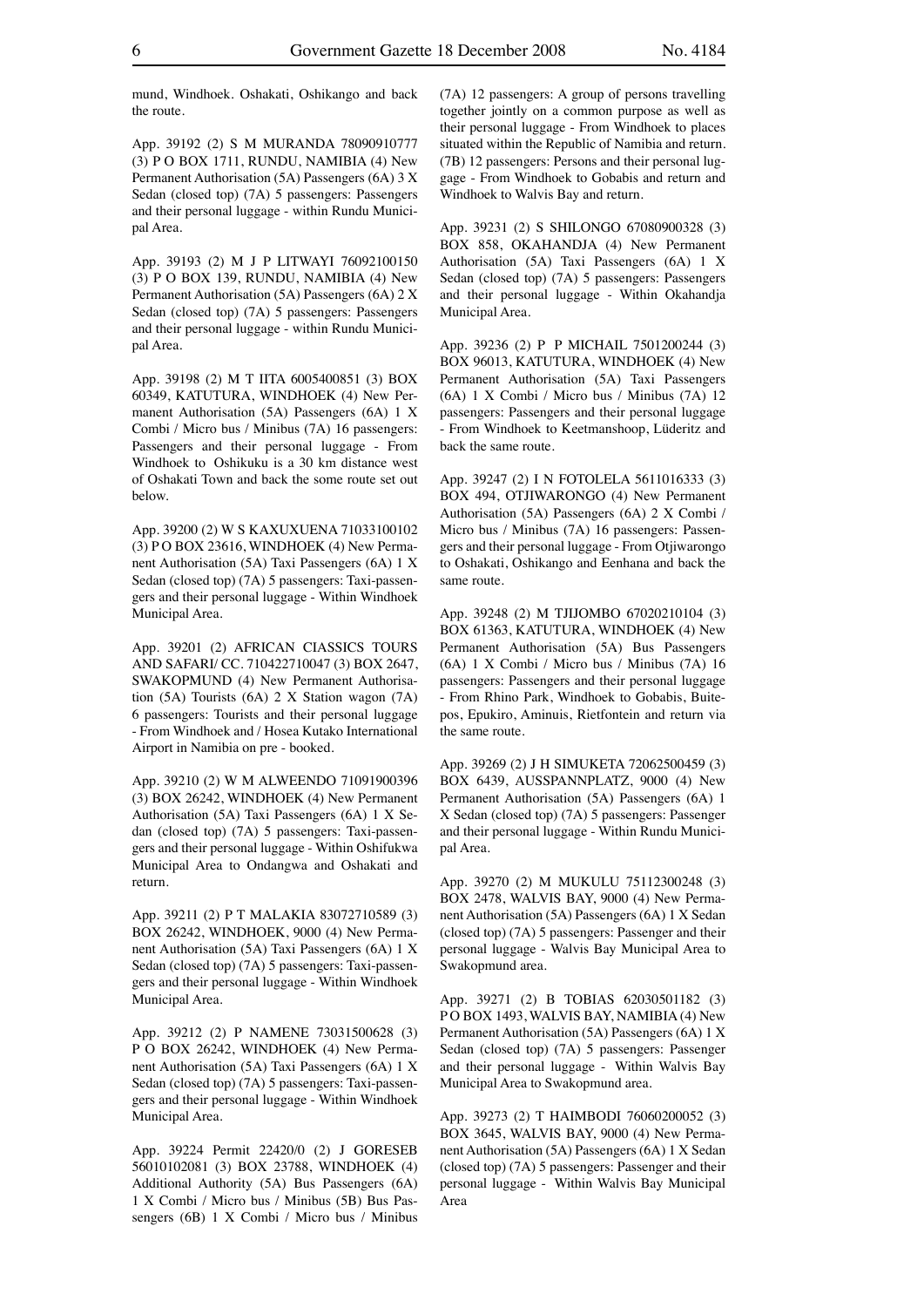App. 39274 (2) V H KAXUXUENA 76041500305 (3) PO BOX 3206, WINDHOEK, NAMIBIA (4) New Permanent Authorisation (5A) Passengers (6A) 1 X Sedan (closed top) (7A) 5 passengers: Passengers and their personal luggage - Within Windhoek Municipal Area.

App. 39275 (2) T M HAMUTENYA 76082600681 (3) BOX 3645, WALVIS BAY, 9000 (4) New Permanent Authorisation (5A) Passengers (6A) 1 X Sedan (closed top) (7A) 5 passengers: Passenger and their personal luggage - Within Walvis Bay Municipal Area.

App. 39277 (2) A N SHIMBOME 72021800113 (3) P O BOX 205, OSHAKATI, 9000 (4) New Permanent Authorisation (5A) Passengers (6A) 1 X Sedan (closed top) (7A) 5 passengers: Passenger and their personal luggage - Within Oshakati, Ongwediva/ Ondangwa / Municipal Area.

App. 39281 (2) J METZ 71112600337 (3) PO BOX 4178, WINDHOEK, NAMIBIA (4) New Permanent Authorisation (5A) Passengers (6A) 2 X Sedan (closed top) (7A) 5 passengers: Passengers and their personal luggage - Within Windhoek Municipal Area.

App. 39285 Permit 22339/1 (2) N JOHANNES 62011700701 (3) BOX 2429, OSHAKATI, 9000 (4) Change Route, Particulars etc. (5A) Taxi Passengers (6A) 1 X Sedan (closed top) (5B) Taxi Passengers (6B) 1 X Sedan (closed top) (7A) 5 passengers: Taxi-passengers and their personal luggage - Within Oshakati Municipal Area. (7B) 5 passengers: Taxi-passengers and their personal luggage - Within Oranjemund Municipal Area.

App. 39287 (2) NH PROPERTY INVES & TRANS-PORT CC CC20083110010 (3) PO BOX 2807, WINDHOEK, NAMIBIA (4) New Permanent Authorisation (5A) Passengers (6A) 4 X Bus (single deck) (5B) Passengers (6B) 4 X Bus (single deck) (5C) Passengers (6C) 4 X Bus (single deck) (5D) Goods (6D) 2 X Unknown (5E) Goods (6E) 2 X Unknown (5F) Goods (6F) 2 X Unknown (7A) 60 passengers: Passengers and their personal luggage - From Windhoek to Oshikango/Eenhana, Oshakati to Lüderitz and Oranjemund, Oshakati to Walvis Bay, Katima Mulilo to Walvis Bay and Organised parties. (7B) 28 passengers: Passengers and their personal luggage - From Windhoek to Oshikango/ Eenhana, Oshakati to Lüderitz and Oranjemund, Oshakati to Walvis Bay, Katima Mulilo to Walvis Bay and Organised parties. (7C) 1 passengers: Luggage - From Windhoek to Oshikango/Eenhana, Oshakati to Lüderitz and Oranjemund, Oshakati to Walvis Bay, Katima Mulilo to Walvis Bay and Organised parties.

App. 39298 (2) V HAINDOBO 62060900263 (3) P O BOX 1481, OSHAKATI, NAMIBIA (4) New Permanent Authorisation (5A) Passengers (6A) 3 X Sedan (closed top) (7A) 5 passengers: Passengers and their personal luggage - From Oshakati area to Oshikango area.

App. 39299 (2) S NDAPUKA 46092000490 (3) PO BOX 95556, WINDHOEK, NAMIBIA (4) New Permanent Authorisation (5A) Passengers (6A) 3 X Bus (single deck) (5B) Passengers (6B) 3 X Bus (single deck) (5C) Passengers (6C) 3 X Bus (single deck) (5D) Goods (6D) 3 X Unknown (5E) Goods (6E) 3 X Unknown (5F) Goods (6F) 3 X Unknown (7A) 28 passengers: Passengers and their personal luggage - From Windhoek to Oshikango/Eenhana, Lüderitz to Oshakati, Oranjemund to Oshakati, Oshakati to Katima Mulilo and Katima Mulilo to Walvis Bay. (7B) 23 passengers: Passengers and their personal luggage - From Windhoek to Oshikango/ Eenhana, Lüderitz to Oshakati, Oranjemund to Oshakati, Oshakati to Katima Mulilo and Katima Mulilo to Walvis Bay. (7C) 1 passengers: Luggages - From Windhoek to Oshikango/Eenhana, Lüderitz to Oshakati, Oranjemund to Oshakati, Oshakati, to Katima Mulilo and Katima Mulilo to Walvis Bay.

App. 39301 (2) B ENDJALA 690101 0015 0 (3) PO BOX 295, OSHAKATI, NAMIBIA (4) New Permanent Authorisation (5A) Passengers (6A) 2 X Sedan (closed top) (7A) 5 passengers: Passengers and their personal luggage - From Oshakati to Ombalantu.

App. 39307 (2) O KENAATUKA 78121510325 (3) PO BOX 61524, KATUTURA, WINDHOEK (4) New Permanent Authorisation (5A) Passengers (6A) 1 X Sedan (closed top) (7A) 5 passengers: Passenger and their personal luggage - Within Windhoek Municipal Area.

App. 39309 (2) J H NAUKUSHU 77092410215 (3) P O BOX 411, OHANGWENA, NAMIBIA (4) New Permanent Authorisation (5A) Passengers (6A) 1 X Sedan (closed top) (7A) 5 passengers: Passenger and their personal luggage - From Oshikango to Eenhana and to Ondangwa.

App. 39310 (2) V UDINO 6203021100228 (3) BOX 1671, ONDANGWA, 9000 (4) New Permanent Authorisation (5A) Passengers (6A) 1 X Sedan (closed top) (7A) 5 passengers: Passenger and their personal luggage - From Oshikango to Eenhana and to Ondangwa.

App. 39312 (2) T ALFEUS 4807071100069 (3) BOX 7480, KATUTURA (4) New Permanent Authorisation (5A) Passengers (6A) 1 X Sedan (closed top) (7A) 5 passengers: Passenger and their personal luggage - Within Windhoek Municipal Area.

App. 39314 (2) E K KAHORONGO 73061800107 (3) P O BOX 319, SWAKOPMUND, NAMIBIA (4) New Permanent Authorisation (5A) Passengers (6A) 1 X Sedan (closed top) (7A) 5 passengers: Passenger and their personal luggage - From Swakopmund Municipal Area to Walvis Bay Municipal Area.

App. 39323 (2) A N KANANA 81100310088 (3) PO BOX 96139, WINDHOEK, NAMIBIA (4) New Permanent Authorisation (5A) Passengers (6A) 1 X Sedan (closed top) (7A) 5 passengers: Passenger and their personal luggage - Within Windhoek Municipal Area.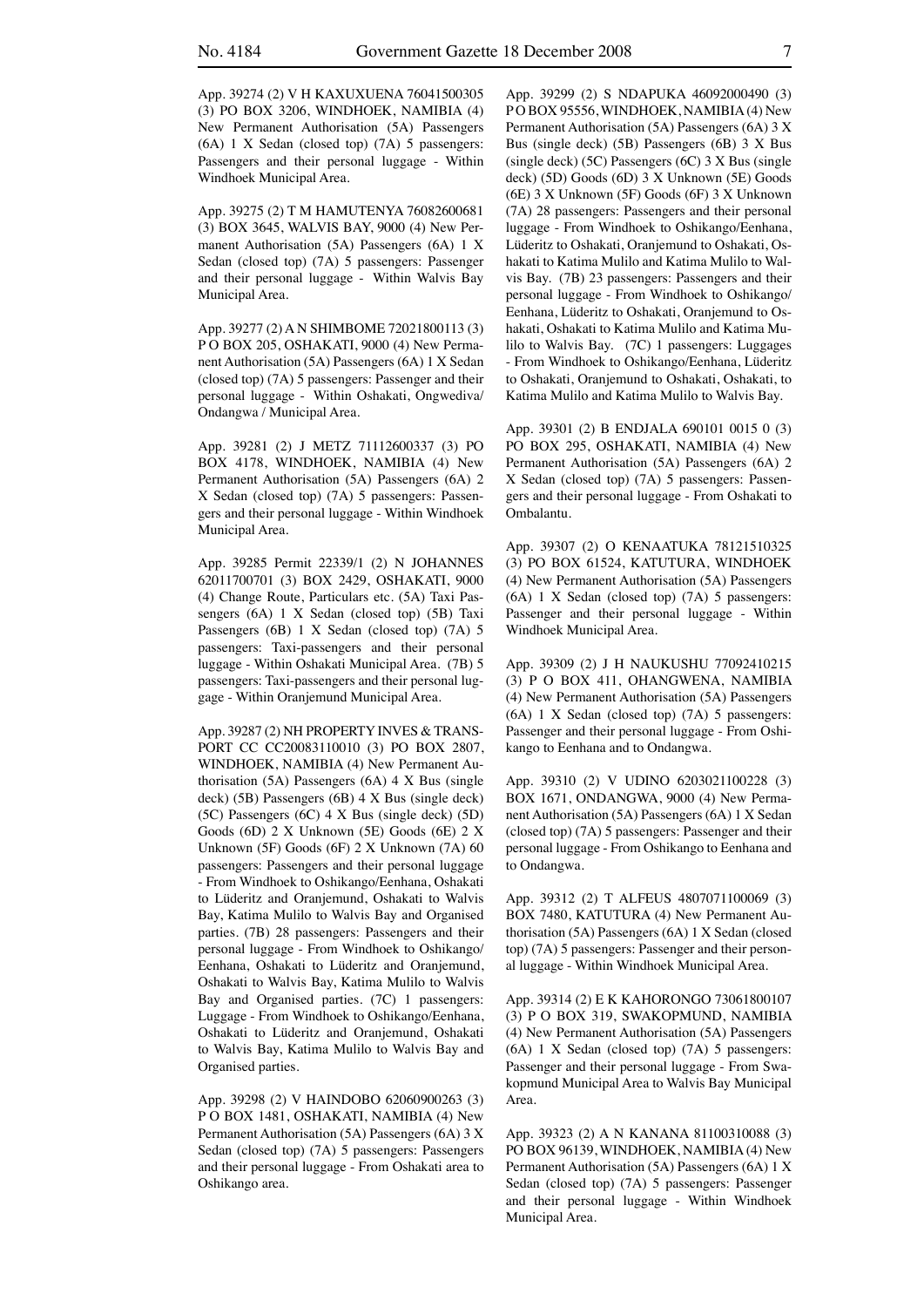App. 39326 (2) E ANKOME 6602021100549 (3) BOX 7931, WINDHOEK (4) New Permanent Authorisation (5A) Passengers (6A) 2 X Bus (single deck) (5B) Passengers (6B) 2 X Bus (single deck) (5C) Goods (6C) 2 X Unknown (5D) Goods (6D) 2 X Unknown (7A) 28 passengers: Passengers and their luggage - From Oshikango/Oshakati to Oranjemund /Oshakati to Walvis Bay/Windhoek to Katima Mulilo and return via the same route (7B) 1 passengers: luggage - From Oshikango/Oshakati to Oranjemund/Oshakati to Walvis Bay/Windhoek to Katima Mulilo and return via the same route.

App. 39340 (2) P SHIVUTE 77100810051 (3) PO BOX 80592, OLYMPIA, WINDHOEK (4) New Permanent Authorisation (5A) Passengers (6A) 2 X Sedan (closed top) (7A) 5 passengers: Passengers and their personal luggage - From Within Oshakati Municipal Area to Uutapi and return.

App. 39349 (2) J HAILONGA 74032100225 (3) P O BOX 61094, KATUTURA, WINDHOEK (4) New Permanent Authorisation (5A) Passengers (6A) 1 X Sedan (closed top) (7A) 5 passengers: Passenger and their personal luggage - Within Windhoek Municipal Area.

App. 39350 (2) SUNSHINE TOURS CC. 20031106 (3) BOX 5199, AUSSPANNPLATZ, WINDHOEK (4) New Permanent Authorisation (5A) Employees (6A) 2 X Bus (single deck) (5B) Employees (6B) 2 X Bus (single deck) (7A) 56 passengers: Employees in the employ of the Uranuim Mine as well as their personal effects - From and to their places of resident situated within Walvis Bay and Swakopmund their to place of business at the Mine situated within the Swakopmund district and return. (7B) 56 passengers: Employees in the employ of the Uranuim Mine as well as their personal effects - From and to their places of resident situated within Walvis Bay and Swakopmund to their place of business at the Mine situated within the Swakopmund district and return.

App. 39359 (2) D J BEUKES 53021500129 (3) BOX 2051, WALVIS BAY (4) New Permanent Authorisation (5A) Passengers (6A) 1 X Combi / Micro bus / Minibus (7A) 8 passengers: Passenger and their personal luggage - From Windhoek to Walvis Bay and Organised parties.

App. 39368 (2) J A CLOETE 56092000059 (3) BOX 1135, TSUMEB, 9000 (4) New Permanent Authorisation (5A) Passengers (6A) 2 X Combi / Micro bus / Minibus (7A) 14 passengers: Passengers and their personal luggage -From Tsumeb to Windhoek via Otavi / Otiiwarongo / Okahandia and return via the same route.

App. 39369 (2) P IIYAMBO 69092210110 (3) PO 2073, WALVIS BAY (4) New Permanent Authorisation (5A) Passengers (6A) 2 X Bus (single deck) (5B) Passengers (6B) 2 X Bus (single deck) (5C) Goods (6C) 2 X Unknown (5D) Goods (6D) 2 X Unknown (7A) 23 passengers: Passengers and their personal luggage - From Walvis Bay to Windhoek, Oshakati/Oshikango to Windhoek, Walvis Bay to Oshakati, Oranjemund to Oshakati, Lüderitz to Oshakati and Windhoek to Katima Mulilo. (7B) 1 passenger: Luggage - From Walvis Bay to Windhoek, Oshakati/Oshikango to Windhoek, Walvis Bay to Oshakati, Oranjemund to Oshakati, Lüderitz to Oshakati and Windhoek to Katima Mulilo.

App. 39387 (2) R M SHEETEKELA 64091201288 (3) BOX 1528, ONDANGWA (4) New Permanent Authorisation (5A) Passengers (6A) 1 X Sedan (closed top) (7A) 5 passengers: Passenger and their personal luggage - From Oshakati to Omungwelume village and back same route.

App. 39389 (2) R E JACOBS 87082500246 (3) PO BOX 22044, WINDHOEK, NAMIBIA (4) New Permanent Authorisation (5A) Passengers (6A) 1 X Combi / Micro bus / Minibus (5B) Passengers (6B) 1 X Combi / Micro bus / Minibus (5C) Goods (6C) 1 X Unknown (5D) Goods (6D) 1 X Unknown (7A) 12 passengers: Passenger and their personal luggage - From Windhoek to Gibeon via Rehoboth, Kalkrand, Mariental and Organised parties. (7B) 1 passengers: Luggages - From Windhoek to Gibeon via Rehoboth, Kalkrand, Mariental and Organised parties.

App. 39398 (2) E SILVANUS 80033110042 (3) P O BOX 1611, WINDHOEK (4) New Permanent Authorisation (5A) Taxi Passengers (6A) 1 X Sedan (closed top) (7A) 5 passengers: Taxi-passengers and their personal luggage - Within Windhoek Municipal Area.

App. 39399 Permit 1093/0 (2) Z KAMBWALE 73040400118 (3) P O BOX 115, ORANJEMUND, NAMIBIA (4) Change Route, Particulars etc. (5A) Passengers (6A) 1 X Sedan (closed top) (5B) Passengers (6B) 1 X Sedan (closed top) (7A) 5 passengers: Passenger and their personal luggage - Within Windhoek Municipal Area. (7B) 5 passengers: Passenger and their personal luggage - Within Oranjemund Municipal Area.

App. 39400 Permit 19880/0 (2) N PRISKU 76070700333 (3) P O BOX 8974, BACBRECHT, WINDHOEK, 9000 (4) Additional Authority (5A) Goods (6A) 1 X Unknown (5B) Goods (6B) 1 X Unknown (5C) Goods (6C) 1 X Unknown (5D) Goods (6D) 1 X Unknown (5E) Goods (6E) 1 X Unknown (5F) Passengers (6F) 1 X Bus (single deck) (5G) Passengers (6G) 1 X Bus (single deck) (5H) Passengers (6H) 1 X Bus (single deck) (5I) Passengers (6I) 1 X Bus (single deck) (5J) Passengers (6J) 1 X Bus (single deck) (7A) 23 passengers: Passenger and their personal luggage - From Lüderitz to Ruacana, Windhoek to Walvis Bay, Walvis Bay to Oshakati and Oranjemund to Oshakati and Organised parties. (7B) 1 passengers: Luggages - From Lüderitz to Ruacana, Windhoek to Walvis Bay, Walvis Bay to Oshakati and Oranjemund to Oshakati and Organised parties. (7C) 23 passengers: Passenger and their personal luggage - From Lüderitz to Ruacana, Windhoek to Walvis Bay and Walvis Bay to Oshakati area (7D) 1 passengers: Luggages - From Lüderitz to Ruacana, Windhoek to Walvis Bay and Walvis Bay to Oshakati area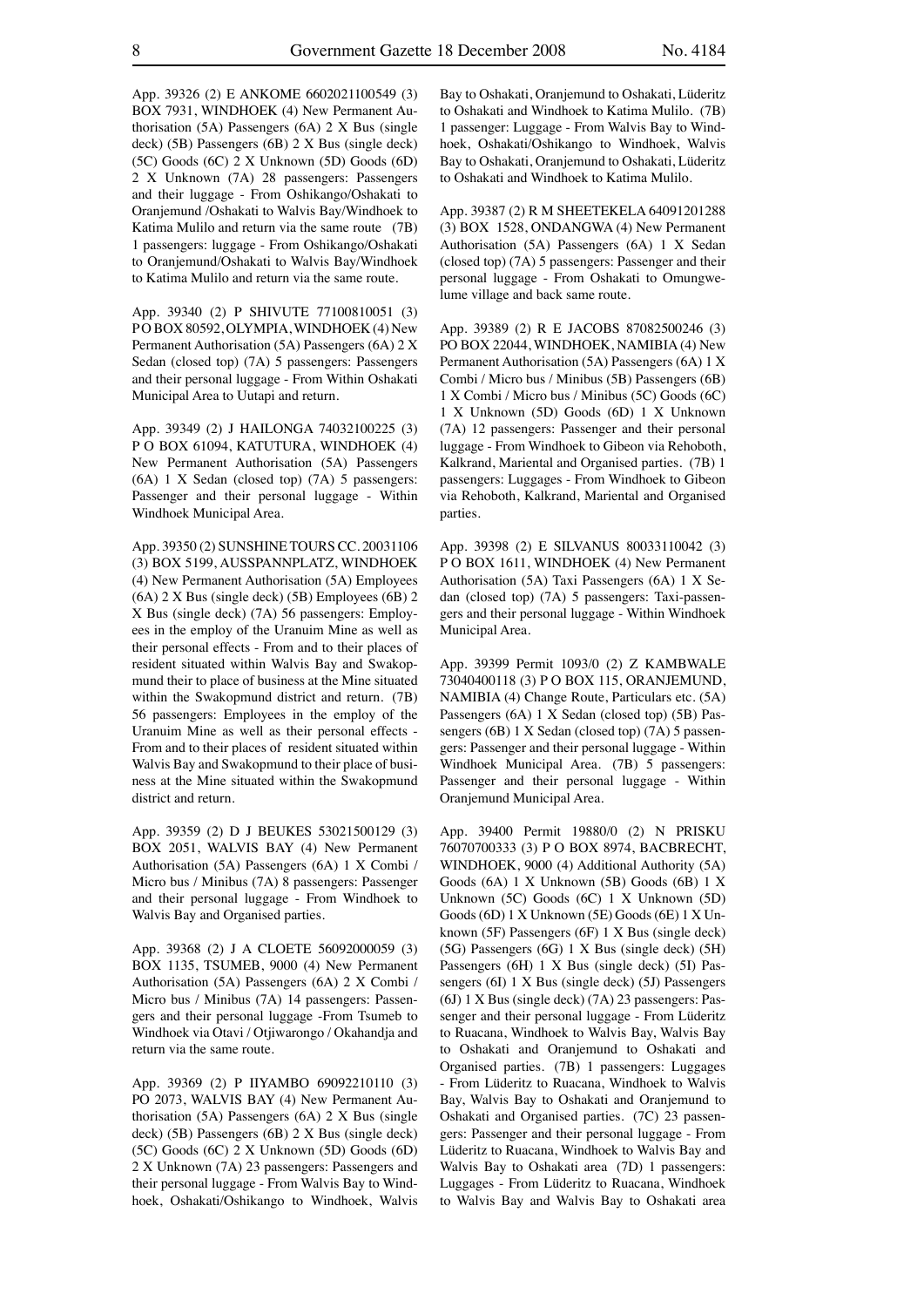(7E) 23 passengers: Passenger and their personal luggage - From Lüderitz to Ruacana, Windhoek to Walvis Bay and Walvis Bay to Oshakati area

App. 39400 Permit 19882/0 (2) N PRISKU 76070700333 (3) P O BOX 8974, BACBRECHT, WINDHOEK, 9000 (4) Additional Authority (5A) Goods (6A) 1 X Unknown (5B) Goods (6B) 1 X Unknown (5C) Goods (6C) 1 X Unknown (5D) Goods (6D) 1 X Unknown (5E) Goods (6E) 1 X Unknown (5F) Passengers (6F) 1 X Bus (single deck) (5G) Passengers (6G) 1 X Bus (single deck) (5H) Passengers (6H) 1 X Bus (single deck) (5I) Passengers (6I) 1 X Bus (single deck) (5J) Passengers (6J) 1 X Bus (single deck) (7A) 23 passengers: Passenger and their personal luggage - From Lüderitz to Ruacana, Windhoek to Walvis Bay, Walvis Bay to Oshakati and Oranjemund to Oshakati and Organised parties. (7B) 1 passengers: Luggages - From Lüderitz to Ruacana, Windhoek to Walvis Bay, Walvis Bay to Oshakati and Oranjemund to Oshakati and Organised parties. (7C) 23 passengers: Passenger and their personal luggage - From Lüderitz to Ruacana, Windhoek to Walvis Bay and Walvis Bay to Oshakati area (7D) 1 passengers: Luggages - From Lüderitz to Ruacana, Windhoek to Walvis Bay and Walvis Bay to Oshakati area (7E) 23 passengers: Passenger and their personal luggage - From Lüderitz to Ruacana, Windhoek to Walvis Bay and Walvis Bay to Oshakati area.

App. 39402 (2) S AMWAAMA 65111600124 (3) BOX 1333, SWAKOPMUND (4) New Permanent Authorisation (5A) Taxi Passengers (6A) 2 X Sedan (closed top) (7A) 5 passengers: Taxi-Passengers and their personal luggage - Within Swakopmund Municipal Area to Walvis Bay Municipal Area and return.

App. 39414 (2) M N KANDENGE 86051500197 (3) BOX 15545, OSHAKATI (4) New Permanent Authorisation (5A) Taxi Passengers (6A) 3 X Sedan (closed top) (7A) 5 passengers: Passengers as well as their personal luggage - From Oshakati to Ondangwa and Oshikango.

App. 39416 (2) G KAKOTO 77080510082 (3) BOX 15545, OSHAKATI (4) New Permanent Authorisation (5A) Taxi Passengers (6A) 1 X Sedan (closed top) (7A) 5 passengers: Passengers as well as their personal luggage - From Oshakati to Okahao and Oshikuku and back the same route.

App. 39418 Permit 6600/3 (2) EXECUTIVE CHAUFFEURS CC. CC2007623 (3) P O BOX 40346, AUSSPANNPLATZ, WINDHOEK (4) Change Route, Particulars etc. (5A) Taxi Passengers (6A) 1 X Sedan (closed top) (5B) Taxi Passengers (6B) 1 X Sedan (closed top) (7A) 5 passengers: Tourists and their personal luggage - From Windhoek International Airport to various places within Namibia and borders and return. (7B) 5 passengers: Passengers and their luggage - Within Windhoek Municipal Area.

App. 39422 (2) J U H AMOOMO 85010210282 (3) PO BOX 61183, KATUTURA, WINDHOEK (4) New Permanent Authorisation (5A) Passengers (6A) 1 X Sedan (closed top) (7A) 5 passengers: Passengers and their personal luggage - Within Windhoek Municipal Area.

App. 39429 (2) K ITANA 82072110467 (3) P O BOX 1383, ONDANGWA, NAMIBIA (4) New Permanent Authorisation (5A) Passengers (6A) 2 X Sedan (closed top) (7A) 5 passengers: Passenger and their personal luggage - From Oshakati to Oshikango via Ondangwa area

App. 39430 (2) T SILOMBELA 69053100342 (3) PO BOX 25659, WINDHOEK, NAMIBIA (4) New Permanent Authorisation (5A) Passengers (6A) 2 X Combi / Micro bus / Minibus (5B) Passengers (6B) 2 X Combi / Micro bus / Minibus (5C) Goods (6C) 2 X Unknown (5D) Goods (6D) 2 X Unknown (7A) 14 passengers: Passenger and their personal luggage - From Windhoek to Katima Mulilo, Windhoek to Oshakati and Oshakati to Katima Mulilo area. (7B) 1 passengers: Luggages - From Windhoek to Katima Mulilo, Windhoek to Oshakati and Oshakati to Katima Mulilo area.

App. 39435 (2) J T B KANDJUMBI 70040900800 (3) PO BOX 8270, BACHBRECHT, WINDHOEK (4) New Permanent Authorisation (5A) Passengers (6A) 2 X Bus (single deck) (5B) Passengers (6B) 2 X Bus (single deck) (5C) Passengers (6C) 2 X Bus (single deck) (5D) Goods (6D) 2 X Unknown (5E) Goods (6E) 2 X Unknown (5F) Goods (6F) 2 X Unknown (7A) 23 passengers: Passenger and their personal luggage - From Oshakati to Lüderitz, Oshakati to Oranjemund and Windhoek to Oshakati/ Oshikango. (7B) 28 passengers: Passenger and their personal luggage - From Oshakati to Lüderitz, Oshakati to Oranjemund and Windhoek to Oshakati/Oshikango. (7C) 1 passengers: Luggages - From Oshakati to Lüderitz, Oshakati to Oranjemund and Windhoek to Oshakati/Oshikango.

App. 39437 (2) S HAUHOLO 45101000663 (3) PO BOX 61, OSHAKATI, NAMIBIA (4) New Permanent Authorisation (5A) Passengers (6A) 2 X Venture (7A) 10 passengers: Passenger and their personal luggage - From Oshakati to Omusati (Okahao, Okalongo, Ombalantu, Onesi, Oshikuku and Tsandi).

App. 39438 (2) E TOMAS 6006111100686 (3) BOX 95400, WINDHOEK, NAMIBIA (4) New Permanent Authorisation (5A) Passengers (6A) 2 X Sedan (closed top) (7A) 5 passengers: Passenger and their personal luggage - Within Windhoek Municipal Area.

App. 39441 (2) EBERNARDO 5430400221 (3) BOX 61948, KATUTURA, WINDHOEK, 9000 (4) New Permanent Authorisation (5A) Passengers (6A) 1 X Combi / Micro bus / Minibus (7A) 9 passengers: Passengars and their personal luggage - Within Windhoek Municipal Area.

App. 39446 (2) N T KALUME 72082800504 (3) BOX 61789, KATUTURA (4) New Permanent Authorisation (5A) Passengers (6A) 1 X Sedan (closed top) (7A) 5 passengers: Passenger and their personal luggage - Within Windhoek Municipal Area.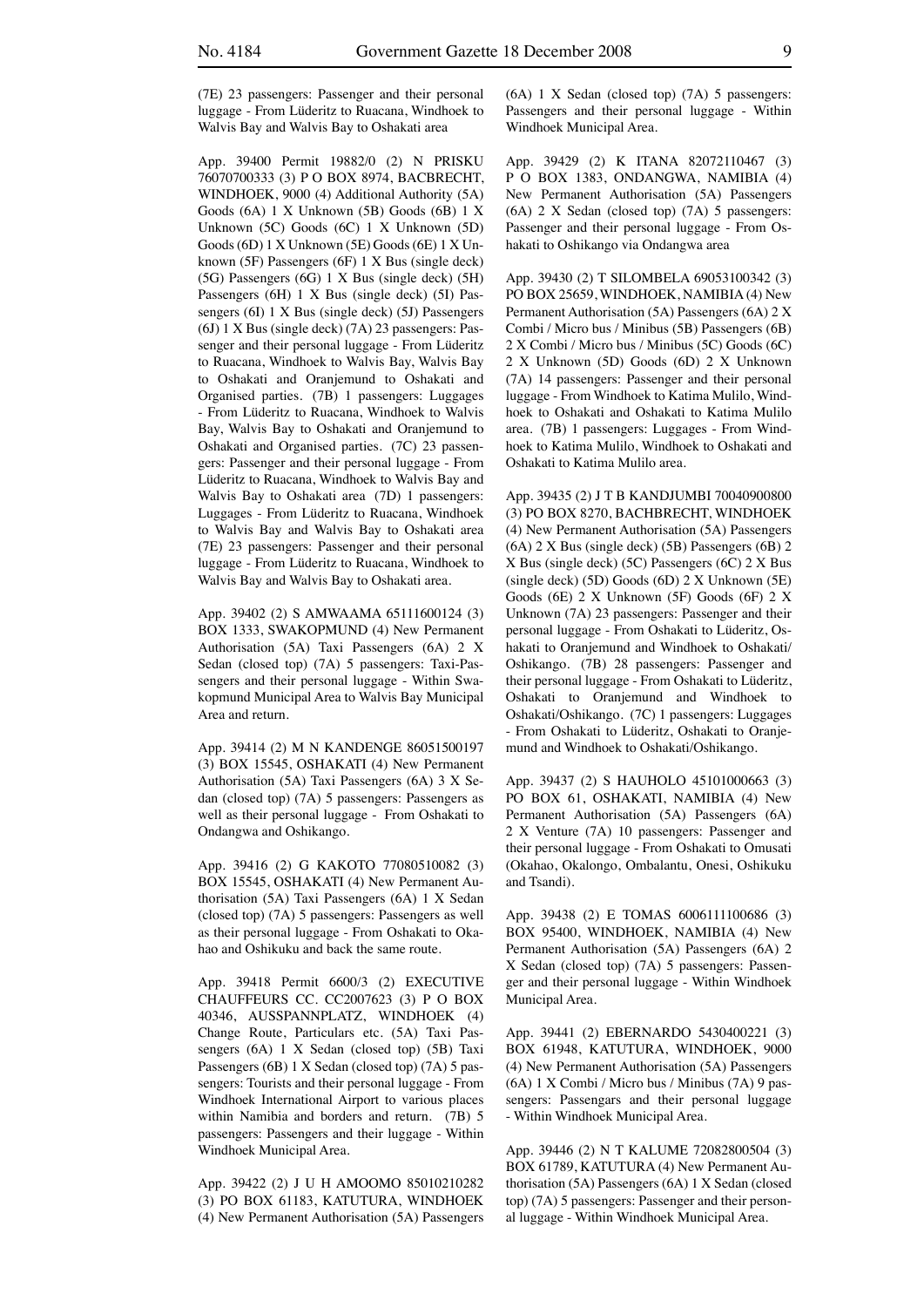App. 39451 (2) K ELIAS 6801161100433 (3) BOX 183, OSHAKATI (4) New Permanent Authorisation (5A) Taxi Passengers (6A) 1 X Sedan (closed top) (7A) 5 passengers: Taxi-passengers and their personal luggage - Within Ongwediva and Ondangwa Municipal Area.

App. 39461 (2) L NANYENI 79052100179 (3) PO BOX 1611, WINDHOEK, NAMIBIA (4) New Permanent Authorisation (5A) Passengers (6A) 1 X Sedan (closed top) (7A) 5 passengers: Passenger and their personal luggage - Within Windhoek Municipal Area.

App. 39463 (2) KUONI PRIVATE SAFARIS NA-MIBIA 2006511 (3) P O BOX 2187, WINDHOEK, NAMIBIA (4) New Permanent Authorisation (5A) Tourists (6A) 1 X Station wagon (7A) 5 passengers: Tourists as well as their personal luggage - From Windhoek and/or the Hosea Kutako International Airport to places situated within the Republic of Namibia including places situated on the borders of Namibia and return.

App. 39481 (2) P MBAGO 84042410243 (3) BOX 62448, KATUTURA, WINDHOEK (4) New Permanent Authorisation (5A) Taxi Passengers (6A) 2 X Sedan (closed top) (7A) 5 passengers: Taxi-passengers and their personal luggage - Within Windhoek Municipal Area.

App. 39483 (2) L I INDONGO 63012001182 (3) BOX 149, WINDHOEK (4) New Permanent Authorisation (5A) Bus Passengers (6A) 2 X Combi / Micro bus / Minibus (5B) Bus Passengers (6B) 2 X Combi / Micro bus / Minibus (5C) Goods (6C) 2 X Unknown (5D) Goods (6D) 2 X Unknown (7A) 16 passengers: Persons and their personal luggage - From: Windhoek to Oshikango and return and Windhoek to Rundu and return. (7B) 1 passengers: Luggage of passengers - From Windhoek to Oshikango and return and Windhoek to Rundu and return.

App. 39486 (2) F S NKUMBO 79101710087 (3) BOX 61699, WINDHOEK (4) New Permanent Authorisation (5A) Passengers (6A) 1 X Sedan (closed top) (7A) 5 passengers: Taxi-passengers and their personal luggage - Within Windhoek Municipal Area.

App. 39489 (2) E S IIPINGE 73091000699 (3) BOX 7905, KATUTURA (4) New Permanent Authorisation (5A) Passengers (6A) 1 X Combi / Micro bus / Minibus (7A) 16 passengers: Passengers and their personal luggage - From Windhoek to Oshakati area and return.

App. 39493 (2) R N AMWALWA 73071100442 (3) BOX 1822, OSHAKATI, 9000 (4) New Permanent Authorisation (5A) Passengers (6A) 1 X Sedan (closed top) (7A) 5 passengers: Passenger and their personal luggage - From Oshikuku to Ondangwa via Oshakati-Ongwediva Municipal Area.

App. 39495 (2) B IINDJI 75051300251 (3) P O BOX 2184, OSHAKATI, NAMIBIA (4) New Permanent Authorisation (5A) Passengers (6A) 2 X Sedan (closed top) (7A) 5 passengers: Passenger and their personal luggage - From Oshikuku to Ondangwa via Oshakati-Ongwediva Municipal Area.

App. 39496 (2) M H PETRUS 750305 1015 7 (3) PO BOX 188, OSHAKATI, NAMIBIA (4) New Permanent Authorisation (5A) Passengers (6A) 2 X Sedan (closed top) (7A) 5 passengers: Passenger and their personal luggage - From Oshikuku to Ondangwa via Oshakati-Ongwediva Municipal Area.

App. 39497 (2) S T NGHITIWA 82052010734 (3) P O BOX 759, WINDHOEK (4) New Permanent Authorisation (5A) Passengers (6A) 3 X Sedan (closed top) (7A) 5 passengers: Passenger and their personal luggage - From Oshakati to Oshikango via Ondangwa area.

App. 39498 (2) L NEPOLO 69060400119 (3) PO BOX 55, ONDANGWA (4) New Permanent Authorisation (5A) Passengers (6A) 2 X Sedan (closed top) (7A) 5 passengers: Passenger and their personal luggage - From Oshakati to Oshikango via Ondangwa area.

App. 39499 (2) J SHIPO 791029 1068 3 (3) P O BOX 2782, OSHAKATI, NAMIBIA (4) New Permanent Authorisation (5A) Passengers (6A) 3 X Sedan (closed top) (7A) 5 passengers: Passenger and their personal luggage - From Oshakati to Oshikango via Ondangwa and Ongwediva area.

App. 39501 (2) L K IIPINGE 77111100573 (3) BOX 61699, KATUTURA (4) New Permanent Authorisation (5A) Passengers (6A) 1 X Sedan (closed top) (7A) 5 passengers: Taxi-passengers and their personal luggage - Within Windhoek Municipal Area.

App. 39508 (2) KAPELWA CRUISE CC 20084936 (3) PO BOX 626, OMARURU, NAMIBIA (4) New Permanent Authorisation (5A) Bus Passengers (6A) 1 X Bus (single deck) (5B) Bus Passengers (6B) 1 X Bus (single deck) (5C) Goods (6C) 1 X Unknown (5D) Goods (6D) 1 X Unknown (7A) 61 passengers: Passenger and their personal luggage - From Katima Mulilo to Oshakati area. (7B) 1 passengers: Luggage - From Katima Mulilo to Oshakati area.

App. 39519 (2) F GOUWS 4804021000125 (3) P O BOX 7299, KATUTURA, WINDHOEK, NA-MIBIA (4) New Permanent Authorisation (5A) Passengers (6A) 1 X Sedan (closed top) (7A) 5 passengers: Passenger and their personal luggage - Within Windhoek Municipal Area.

App. 39524 (2) J IIYAMBO 7204071100120 (3) BOX 187, ONDANGWA (4) New Permanent Authorisation (5A) Passengers (6A) 1 X Sedan (closed top) (7A) 5 passengers: Passenger and their personal luggage - From Oshakati to Oshikango via Ondangwa.

App. 39529 (2) P T SHAALIKENI 79092200166 (3) PO BOX 929, ORANJEMUND, NAMIBIA (4) New Permanent Authorisation (5A) Passengers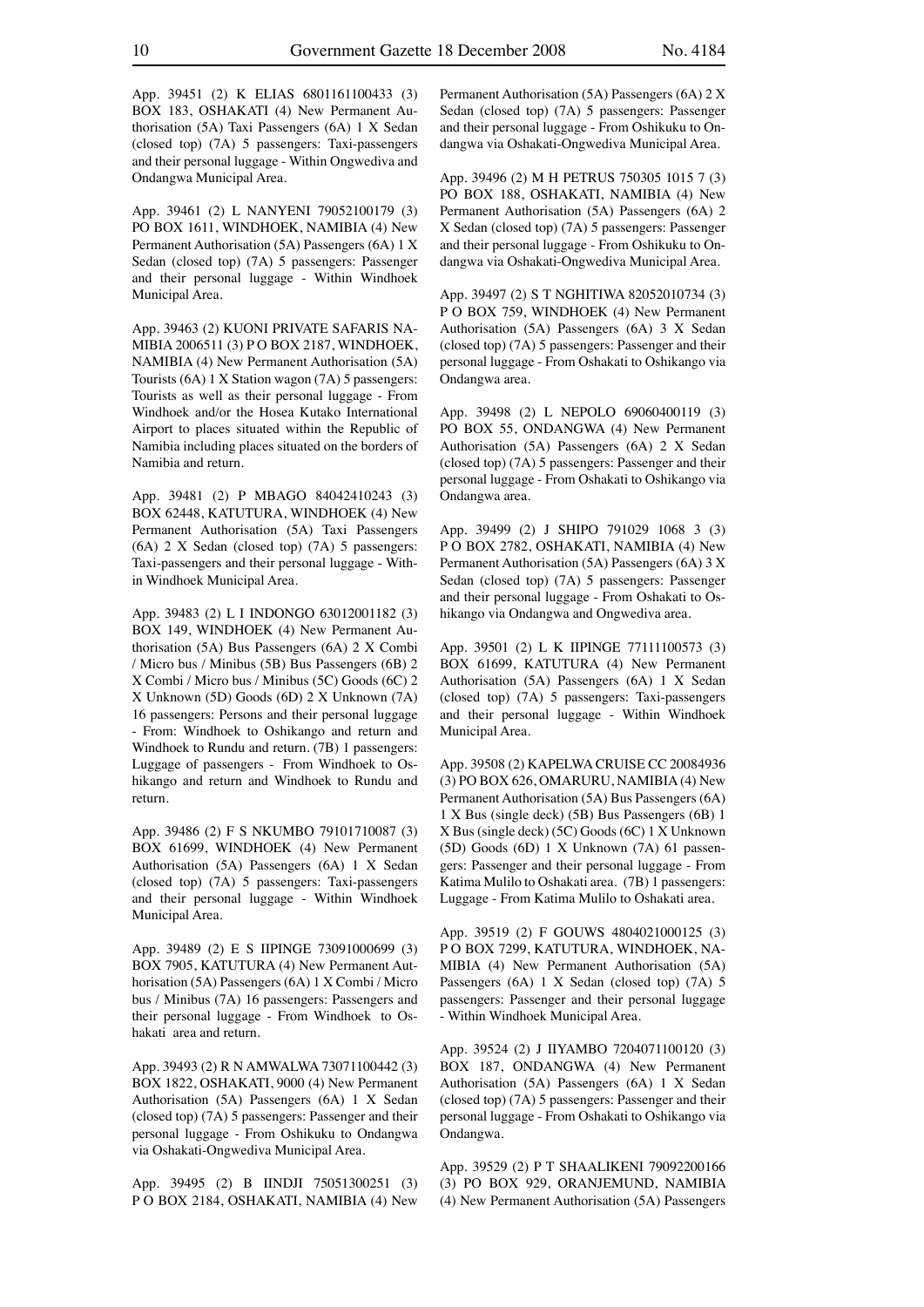(6A) 1 X Sedan (closed top) (7A) 5 passengers: Passenger and their personal luggage - Within Windhoek Municipal Area.

App. 39530 (2) N N HAIMBILI 77112400155 (3) PO BOX 18006, OKALONGO, NAMIBIA (4) New Permanent Authorisation (5A) Passengers (6A) 1 X Combi / Micro bus / Minibus (7A) 8 passengers: Passenger and their personal luggage - From Oshakati, Okalongo, Outapi and Ruacana area.

App. 39562 (2) H HAFUTO 57030200020 (3) PO BOX 868, OHANGWENA, NAMIBIA (4) New Permanent Authorisation (5A) Passengers (6A) 1 X Sedan (closed top) (7A) 5 passengers: Passenger and their personal luggage - Ondangwa to Eenhana via Oshikango and Engela.

App. 39568 (2) P WAPOTEKA 81092310267 (3) BOX 1480, OSHAKATI, 9000 (4) New Permanent Authorisation (5A) Taxi Passengers (6A) 1 X Sedan (closed top) (7A) 5 passengers: Passengers and their personal luggages - Oshakati, Ongwediva, Ondangwa, Oshikuku, Oshikango and back the same route.

App. 39575 (2) NGUYO INVESTMENT CC 20083685 (3) BOX 23934, WINDHOEK (4) New Permanent Authorisation (5A) Employees (6A) 2 X Bus (single deck) (7A) 24 passengers: Passenger as well as their personal luggage - From Windhoek to Oshakati/ Ruacana/ Oshikango and Windhoek to Noordwoer /Lüderitz and Windhoek to Walvis Bay and return via the same route.

App. 39576 (2) NGUYO INVESTMENT CC 20083685 (3) BOX 23934, WINDHOEK (4) New Permanent Authorisation (5A) Employees (6A) 2 X Combi / Micro bus / Minibus (7A) 16 passengers: Employees of Telecom Namibia and Marley Tijtjo Architects as well as their personal luggage - From their home to town Windhoek as per attached time table.

App. 39578 (2) V ABRAHAM 78072910132 (3) BOX 8886, BACHBRECHT, WINDHOEK, 9000 (4) New Permanent Authorisation (5A) Passengers (6A) 1 X Sedan (closed top) (7A) 5 passengers: Passengers, their personal luggage - Within Windhoek Municipal Area.

App. 39579 (2) D D AMAAMBO 75121600100 (3) BOX 96209, WINDHOEK, 9000 (4) New Permanent Authorisation (5A) Passengers (6A) 1 X Sedan (closed top) (7A) 5 passengers: Passengers, their personal luggage - Within Windhoek Municipal Area.

App. 39580 (2) J IILEKA 68090801323 (3) BOX 96209, WINDHOEK, 9000 (4) New Permanent Authorisation (5A) Passengers (6A) 1 X Sedan (closed top) (7A) 5 passengers: Passengers, their personal luggage - Within Windhoek Municipal Area.

App. 39582 (2) F B N MKOKA 3112099900046 (3) BOX 2317, WINDHOEK, 9000 (4) New

Permanent Authorisation (5A) Passengers (6A) 1 X Combi / Micro bus / Minibus (7A) 12 passengers: Passengers and their personal luggage -From Windhoek to Walvis Bay via Okahandja / Karibib / Usakos/Arandis /Swakopmund to Walvis Bay and return.

App. 39586 (2) K J AKWAAKE 79112410209 (3) BOX 759, WINDHOEK (4) New Permanent Authorisation (5A) Passengers (6A) 1 X Sedan (closed top) (7A) 5 passengers: Passenger and their personal luggage - Within Windhoek Municipal Area.

App. 39587 (2) A A SCHUMANN D20072761 (3) BOX 23206, WINDHOEK, 9000 (4) New Permanent Authorisation (5A) Passengers (6A) 2 X Combi / Micro bus / Minibus (5B) Passengers (6B) 2 X Combi / Micro bus / Minibus (5C) Goods (6C) 2 X Unknown (5D) Goods (6D) 2 X Unknown (7A) 16 passengers: Passenger and their personal luggage - From Windhoek to Oshakati/Oshikango, Windhoek to Walvis Bay and Windhoek to Lüderitz. (7B) 1 passengers: Luggages - From Windhoek to Oshakati/Oshikango, Windhoek to Walvis Bay and Windhoek to Lüderitz.

App. 39591 (2) F FIMANEKINGE 7001121100578 (3) P O BOX 2722, ONDANGWA, NAMIBIA (4) New Permanent Authorisation (5A) Passengers (6A) 2 X Sedan (closed top) (7A) 5 passengers: Passenger and their personal luggage - From Oshakati to Oshikango via Ondangwa area.

App. 39593 (2) C VAN DEN BERG CC20083610 (3) BOX 5600, WINDHOEK (4) New Permanent Authorisation (5A) Tourists (6A) 1 X Combi / Micro bus / Minibus (7A) 14 passengers: Tourists and their personal luggage - From Windhoek and/ or the Hosea Kutako International Airport or Eros to places situated within the Republic of Namibia including places on the borders of Namibia and return.

App. 39594 (2) D KONGOLO 68010700622 (3) PO BOX 96, ONDANGWA (4) New Permanent Authorisation (5A) Passengers (6A) 1 X Sedan (closed top) (7A) 5 passengers: Passenger and their personal luggage - From Oshakati to Oshikango via Ondangwa area.

App. 39595 (2) L JOSEPH 72100300636 (3) P O BOX 25908, WINDHOEK, NAMIBIA (4) New Permanent Authorisation (5A) Passengers (6A) 1 X Sedan (closed top) (7A) 5 passengers: Passenger and their personal luggage - Within Windhoek Municipal Area.

App. 39617 (2) V SHIPAHU 74011200158 (3) P O BOX 63269, WANAHEDA, WINDHOEK (4) New Permanent Authorisation (5A) Passengers (6A) 2 X Sedan (closed top) (7A) 5 passengers: Passengers and their personal luggage - Within Windhoek Municipal Area.

App. 39619 (2) T K NANGOMBE 73071700474 (3) BOX 4040, WALVIS BAY, 9000 (4) New Permanent Authorisation (5A) Passengers (6A) 1 X Sedan (closed top) (7A) 5 passengers: Passengers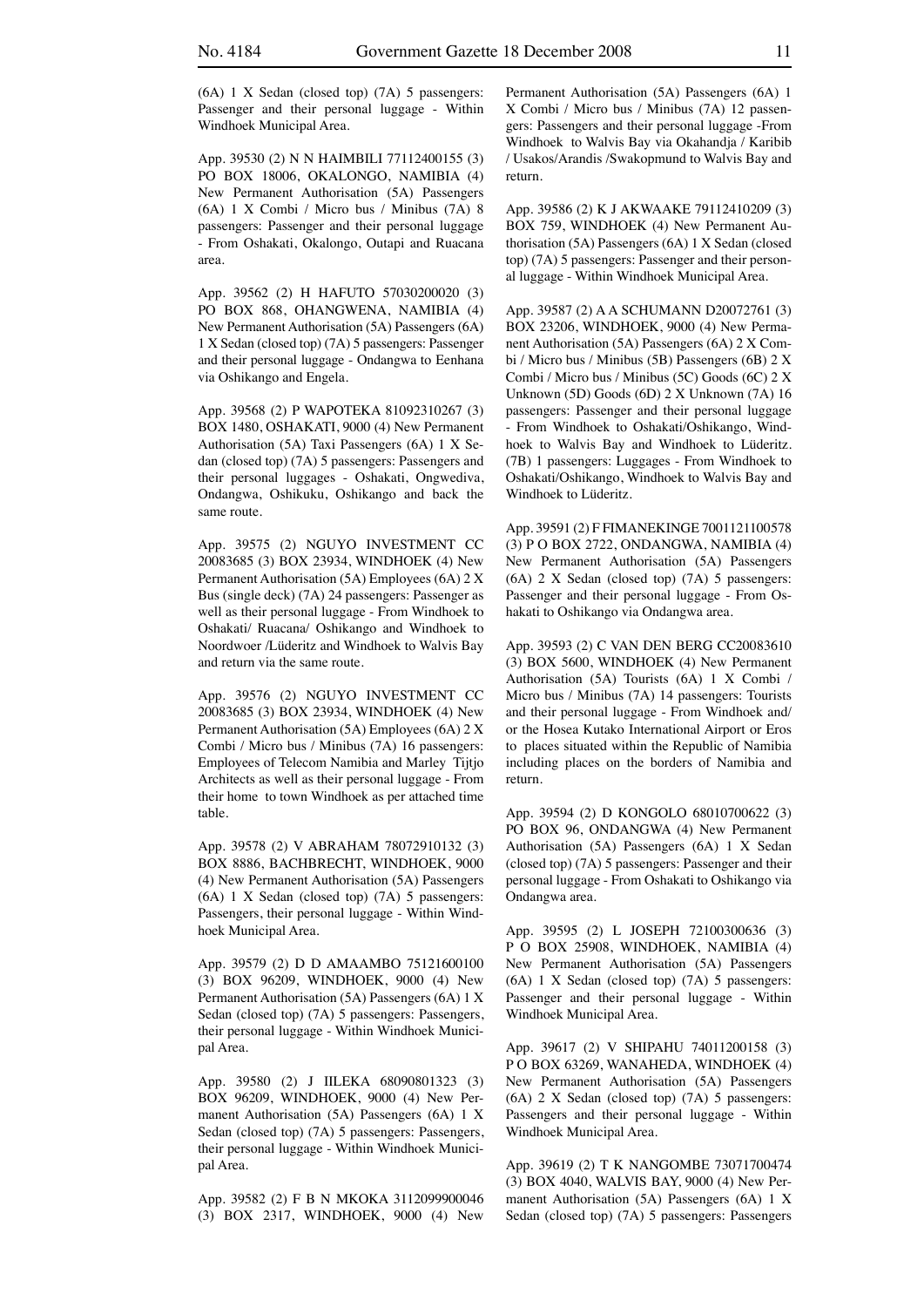and their personal luggage - Within Windhoek Municipal Area.

App. 38851 Permit 19962/0 (2) B SHAWELAKA to E K KASAI 80080710627 (3) BOX 32062, PIONIERSPARK, WINDHOEK (4) Transfer of Authorisation (5A) Passengers (6A) 1 X Sedan (closed top) (7A) 5 passengers: Passenger and their personal luggage - Within Windhoek Municipal Area.

App. 38863 Permit 16515/1 (2) G H AIMBALA to M N HENDJALA 62051400660 (3) BOX 25651, WINDHOEK, 9000 (4) Transfer of Authorisation (5A) Passengers (6A) 1 X Sedan (closed top) (7A) 5 passengers: Passengers and their luggage - Within Windhoek Municipal Area.

App. 38873 Permit 22197/0 (2) B N NANDOYA to S E SHIGWEDHA 86032800229 (3) BOX 288, ONDANGWA, 9000 (4) Transfer of Authorisation (5A) Passengers (6A) 1 X Sedan (closed top) (7A) 5 passengers: Passengers and their personal luggage - Within Oshakati / Ongwediva /Ondangwa Municipal Area to Oshikango and return.

App. 38878 Permit 13413/0 (2) M GORESES to H A R KHOE- AOB 76072600069 (3) BOX 21102, WINDHOEK (4) Transfer of Authorisation (5A) Taxi Passengers (6A) 1 X Sedan (closed top) (7A) 5 passengers: Taxi-passengers and their personal luggage - Within Windhoek Municipal Area.

App. 38887 Permit 22207/0 (2) A N SHIYUKIFE-NI to J M NZAMBA 68080410119 (3) BOX 3298, WALVIS BAY (4) Transfer of Authorisation (5A) Taxi Passengers (6A) 1 X Sedan (closed top) (7A) 5 passengers: Taxi-passengers and their personal luggage - Within Walvis Bay Municipal Area to Swakopmund Municipal Area and return.

App. 38889 Permit 9042/2 (2) A SHININGAY-AMWE to J HAINGHUMBI 7251500967 (3) BOX 668, LÜDERITZ (4) Transfer of Authorisation (5A) Passengers (6A) 1 X Sedan (closed top) (7A) 5 passengers: Within Outapi Municipal Area.

App. 38892 Permit 20722/0 (2) I K SIMASIKU to F GAEB 60070701156 (3) PO BOX 21448, WINDHOEK (4) Transfer of Authorisation (5A) Bus Passengers (6A) 1 X Bus (single deck) (7A) 28 passengers: Persons and their personal luggage - From Windhoek to Katima Mulilo and return via the same route.

App. 38908 Permit 9827/2 (2) C S KABIKA to S M P MAYUMBELO 81022300024 (3) BOX 96421, WINDHOEK, 9000 (4) Transfer of Authorisation (5A) Passengers (6A) 1 X Sedan (closed top) (7A) 5 passengers: Taxi-passengers and their personal luggage - Within Katima Mulilo Municipal Area.

App. 38925 Permit 22066/0 (2) V ABRAHAM to L S NAHOLE 66010104289 (3) BOX 2699, WINDHOEK (4) Transfer of Authorisation (5A) Passengers (6A) 1 X Sedan (closed top) (7A) 5 passengers: Passenger and their personal luggage - Within Windhoek Municipal Area

App. 38927 Permit 4720/1 (2) P ADAMS to R R HARAEB 76071310113 (3) BOX 7700, KATU-TURA, WINDHOEK (4) Transfer of Authorisation (5A) Passengers (6A) 1 X Sedan (closed top) (7A) 5 passengers: Tourists and their personal luggage - Within Windhoek Municipal Area.

App. 38933 Permit 9286/2 (2) W R SAM to C R LOUW 83090510715 (3) BOX 10417, KHOMAS-DAL, WINDHOEK (4) Transfer of Authorisation (5A) Passengers (6A) 1 X Sedan (closed top) (7A) 5 passengers: Taxi-passengers and their personal luggage - Within Windhoek Municipal Area.

App. 38944 Permit 14207/1 (2) E S SITEKETA to M M SITEKETA 82123110841 (3) BOX 500, RUNDU (4) Transfer of Authorisation (5A) Passengers (6A) 1 X Sedan (closed top) (7A) 5 passengers: Passenger and their personal luggage - Within Windhoek Municipal Area.

App. 38946 Permit 15387/0 (2) B C VAN WYK to K K KOLZ 78111800134 (3) BOX 98382, WINDHOEK (4) Transfer of Authorisation (5A) Taxi Passengers (6A) 1 X Sedan (closed top) (7A) 5 passengers: Taxi-passengers and their personal luggage - Within Windhoek Municipal Area.

App. 38991 Permit 1608/2 (2) F N MUTANGARA to P K MASIHU 66040701102 (3) PRIVATE BAG 2094, RUNDU (4) Transfer of Authorisation (5A) Taxi Passengers (6A) 1 X Sedan (closed top) (7A) 5 passengers: Passenger and their personal luggage - Within Rundu Municipal Area.

App. 39001 Permit 17728/1 (2) C C FERIS to F BRIEDENHANN 8411210022 (3) BOX 40855, AUSSPANNPLATZ, WINDHOEK (4) Transfer of Authorisation (5A) Passengers (6A) 1 X Sedan (closed top) (7A) 5 passengers: Passenger and their personal luggage - Within Windhoek Municipal Area.

App. 39004 Permit 2218/2 (2) G I NAFTAL to J P NIIMBWELE 77011500081 (3) BOX 86, WALVIS BAY (4) Transfer of Authorisation (5A) Taxi Passengers (6A) 1 X Sedan (closed top) (7A) 5 passengers: Taxi-passengers and their personal luggage - Within Walvis Bay Municipal Area.

App. 39005 Permit 5301/2 (2) O S SHANANGOLO to J E NDENGU 69040400938 (3) P O BOX 9, WALVIS BAY, NAMIBIA (4) Transfer of Authorisation (5A) Passengers (6A) 1 X Sedan (closed top) (7A) 5 passengers: Taxi-passengers and their personal luggage - (a) Within Walvis Bay magisterial district and a radius of 50 km calculated from Walvis Bay main post office and (b) On casual trips from places situated within area (a) to places situated within Walvis Bay magisterial district and return.

App. 39020 Permit 2465/3 (2) P SHINONGE to W H MUNALISA 74111000460 (3) BOX 2258, RUNDU (4) Transfer of Authorisation (5A) Passengers (6A) 1 X Sedan (closed top) (7A) 5 passengers: Taxi-passengers and their personal luggage - Within Rundu Municipal Area.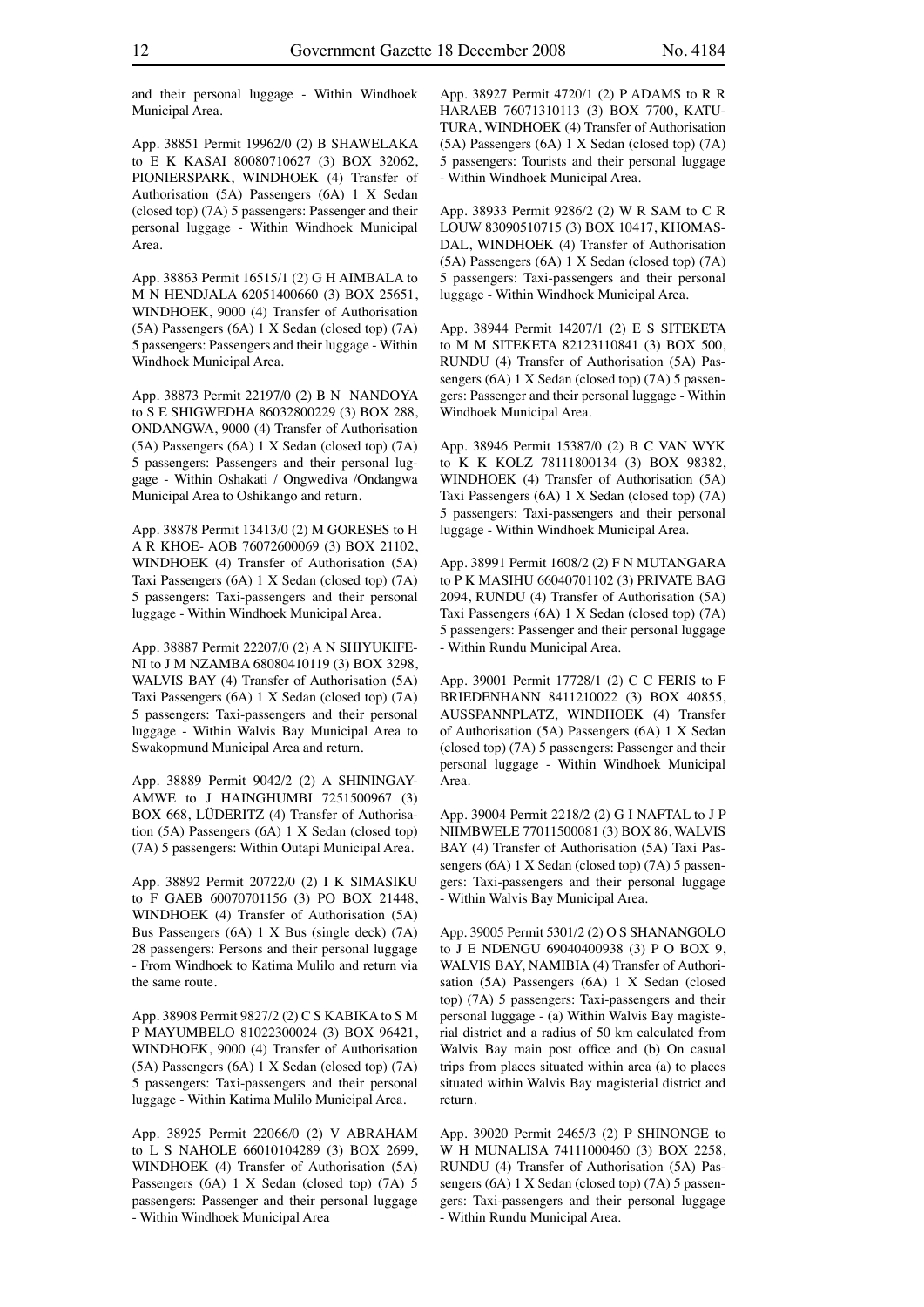App. 39025 Permit 20741/0 (2) T KAMBALALA to A OCHURUS 6308310053 (3) BOX 60752, KATUTURA, WINDHOEK (4) Transfer of Authorisation (5A) Passengers (6A) 1 X Combi / Micro bus / Minibus (7A) 16 passengers: Passengers and their luggage - From Walvis Bay to Oskakati, Walvis Bay to Windhoek and retun via the same route.

App. 39031 Permit 4125/3 (2) K IPINGE to J D GOMES 63070101445 (3) BOX 60764, KATU-TURA, 9000 (4) Transfer of Authorisation (5A) Passengers (6A) 1 X Sedan (closed top) (7A) 5 passengers: Within Windhoek Municipal Area.

App. 39036 Permit 479/1 (2) K SHIGWEDHA to F N ALUGODHI 79112400238 (3) BOX 2090, OSHIKANGO, 9000 (4) Transfer of Authorisation (5A) Taxi Passengers (6A) 1 X Sedan (closed top) (7A) 4 passengers: Not more than 05 Taxi-passengers (driver included) and their personal luggage - From one place situated within Owambo to another place situated within Owambo.

App. 39040 Permit 22264/0 (2) L BEUKES to B KONYN 75032500313 (3) BOX 6619, AUSSPANN-PLATZ, WINDHOEK (4) Transfer of Authorisation (5A) Taxi Passengers (6A) 1 X Sedan (closed top) (7A) 5 passengers: Taxi-passengers and their personal luggage - Within Windhoek Municipal Area.

App. 39049 Permit 5523/0 (2) F UUTONI to F S MUUNDA 70011000090 (3) BOX 309, LÜDER-ITZ (4) Transfer of Authorisation (5A) Passengers (6A) 1 X Sedan (closed top) (7A) 5 passengers: Passenger and their personal luggage - Within Lüderitz Municipal Area.

App. 39053 Permit 22307/0 (2) J KWEDHI to H K CROWLEY 80031310362 (3) BOX 26838, WINDHOEK (4) Transfer of Authorisation (5A) Bus Passengers (6A) 1 X Bus (single deck) (7A) 28 passengers: Passengers and their luggage - From Oshakati/Oshikango to Oranjemund via Windhoek, Oshakati to Walvis Bay and Windhoek to Katima Mulilo via Rundu and return via the same route.

App. 39066 Permit 18975/1 (2) P BUCHANI to P N KUEYO 84060910112 (3) BOX 7540, KATU-TURA, WINDHOEK (4) Transfer of Authorisation (5A) Taxi Passengers (6A) 1 X Sedan (closed top) (7A) 5 passengers: Passengers and their personal luggage - Within Windhoek Municipal Area.

App. 39068 Permit 5671/1 (2) F M LOUW to G LOUW 66121300310 (3) BOX 510201, KHOMAS-DAL, WINDHOEK (4) Transfer of Authorisation (5A) Taxi Passengers (6A) 1 X Sedan (closed top) (7A) 5 passengers: Within Windhoek Municipal Area.

App. 39079 Permit 11252/1 (2) P HIDIPO to T N SHIPA 7112210042 (3) BOX 60342, WINDHOEK (4) Transfer of Authorisation (5A) Taxi Passengers (6A) 1 X Sedan (closed top) (7A) 5 passengers: Taxi-passengers and their personal luggage - Within Windhoek Municipal Area.

App. 39083 Permit 17401/0 (2) V SHIPAHU to N MATEUS 82011110785 (3) BOX 95582, SOWE-TO, KATUTURA (4) Transfer of Authorisation (5A) Passengers (6A) 1 X Sedan (closed top) (7A) 5 passengers: Passengers and their luggage - Within Windhoek Municipal Area.

App. 39088 Permit 19631/1 (2) K HAMUKOTO to I N N SHIKONGO 82110610018 (3) BOX 3087, VINETA, SWAKOPMUND (4) Transfer of Authorisation (5A) Taxi Passengers (6A) 1 X Sedan (closed top) (7A) 5 passengers: Taxi-passengers and their personal luggage - Within Swakopmund Municipal Area to Walvis Bay Municipal Area and return.

App. 39101 Permit 22346/0 (2) T MATEUS to D K NAMUNDJEBO 75121210361 (3) BOX 968, ONDANGWA (4) Transfer of Authorisation (5A) Taxi Passengers (6A) 1 X Sedan (closed top) (7A) 5 passengers: Passengers and their personal luggage - Within Ondangwa, Eenhana, Oshikango and back the same route.

App. 39118 Permit 11359/1 (2) S B A SHAPAKA to J GUISEB 68042800304 (3) BOX 60797, KAT-UTURA, WINDHOEK (4) Transfer of Authorisation (5A) Passengers (6A) 1 X Combi / Micro bus / Minibus (7A) 5 passengers: From Namibia.

App. 39128 Permit 19339/1 (2) H T NANGOLO to P SHAUMBWA 75051510116 (3) BOX 60114, WINDHOEK (4) Transfer of Authorisation (5A) Passengers (6A) 1 X Sedan (closed top) (7A) 5 passengers: Passengers and their personal luggage - Within Windhoek Municipal Area.

App. 39147 Permit 22376/0 (2) M K TJIPITA to P DUMENI 5804181100 (3) BOX 12001, WIND-HOEK (4) Transfer of Authorisation (5A) Taxi Passengers (6A) 1 X Sedan (closed top) (7A) 5 passengers: Passengers and their personal luggage - Within Windhoek Municipal Area.

App. 39150 Permit 22378/0 (2) P L PUAHAN-GUASHIMUE to S P AMUTHENU 77112200091 (3) BOX 849, ONDANGWA, 9000 (4) Transfer of Authorisation (5A) Passengers (6A) 1 X Sedan (closed top) (7A) 5 passengers: Passengers and their personal luggage - within Oshakati, Ondangwa Municipal Area to Oshikango and retun.

App. 39159 Permit 22382/0 (2) P MONGUDHI to T N AUPOKOLO 72032510189 (3) BOX 125, OMBALANTU, 9000 (4) Transfer of Authorisation (5A) Passengers (6A) 1 X Station wagon (7A) 10 passengers: Passengers and their personal luggage - From Opuwo to Oshakati and return via the same route set out below.

App. 39163 Permit 22386/0 (2) P A EIMAN to B A UIRAB 52080400576 (3) P.O.BOX 90361, KLEIN WINDHOEK (4) Transfer of Authorisation (5A) Taxi Passengers (6A) 1 X Sedan (closed top) (7A) 5 passengers: Taxi-passengers and their personal luggage - Within Windhoek Municipal Area.

App. 39165 Permit 7059/1 (2) W HOCHOBEB to M TIERSPOOR 80082010374 (3) BOX 24840,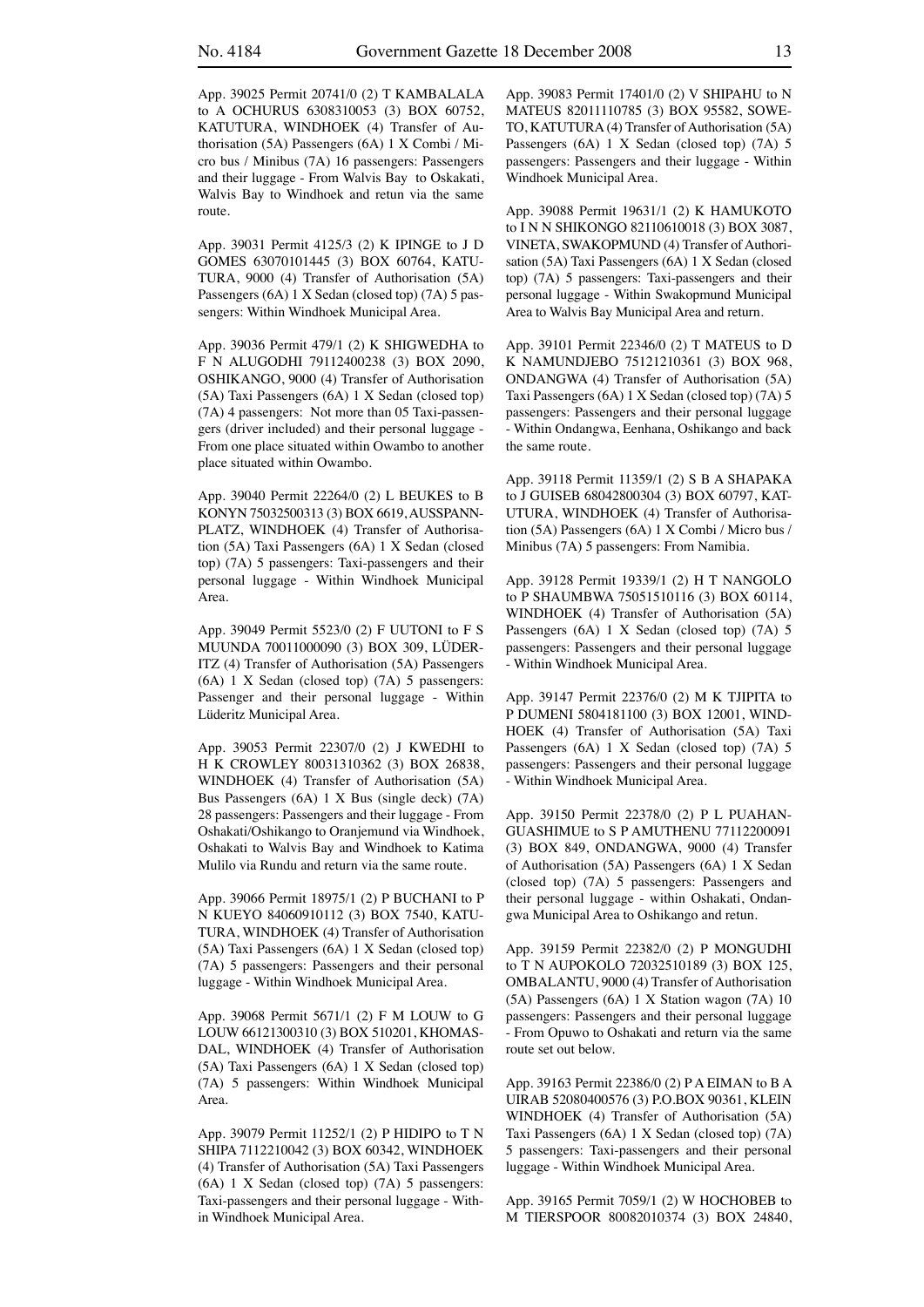WINDHOEK, 9000 (4) Transfer of Authorisation (5A) Passengers (6A) 1 X Sedan (closed top) (7A) 5 passengers: Passenger and their luggage - Within Windhoek Municipal Area.

App. 39167 Permit 22388/0 (2) R SHITEMBA to N NUUNYANGO 80082810117 (3) PO BOX 15272, OSHAKATI, NAMIBIA, 9000 (4) Transfer of Authorisation (5A) Taxi Passengers (6A) 1 X Sedan (closed top) (7A) 5 passengers: Passengers and their personal luggage - Oshakati, Ondangwa. Oshikango and back the same route.

App. 39175 Permit 17235/0 (2) J JOEL to P SHO-WA 75081800228 (3) BOX 30008, ONDANGWA (4) Transfer of Authorisation (5A) Passengers (6A) 1 X Sedan (closed top) (7A) 5 passengers: Passengers and their luggage - Within Ondangwa Oshakati and Omuthiya.

App. 39183 Permit 21693/0 (2) H N MANASSE to J MATIAS 770504 1025 7 (3) BOX 183, OSHAKATI (4) Transfer of Authorisation (5A) Passengers (6A) 1 X Sedan (closed top) (7A) 5 passengers: Passengers and their luggage - Within Oshakati, Ongha and Onhuno.

App. 39185 Permit 22394/0 (2) R KAZARIUA to M SHIMANENI 74080500386 (3) BOX 62533, WINDHOEK (4) Transfer of Authorisation (5A) Taxi Passengers (6A) 1 X Bus (single deck) (7A) 28 passengers: From Namibia, Khomas.

App. 39205 Permit 19715/0 (2) R I AKWAAKE to A N NANGOLO 82082610047 (3) BOX 12213, KATUTURA, WINDHOEK (4) Transfer of Authorisation (5A) Passengers (6A) 1 X Sedan (closed top) (7A) 5 passengers: Passenger and their personal luggage - Within Windhoek Municipal Area.

App. 39214 Permit 4989/1 (2) F MANGUNDU to E T KANYUNGULI 78110410286 (3) BOX 288, ONDANGWA (4) Transfer of Authorisation (5A) Taxi Passengers (6A) 1 X Sedan (closed top) (7A) 5 passengers: Taxi-passengers and their personal luggage - From one place situated within Owambo to another place situated within Owambo.

App. 39226 Permit 22421/0 (2) S AKWAAKE to J SHIPANGA 8712700146 (3) BOX 96203, WIND-HOEK (4) Transfer of Authorisation (5A) Taxi Passengers (6A) 1 X Sedan (closed top) (7A) 5 passengers: Passengers and their personal luggage - Within Windhoek Municipal Area.

App. 39228 Permit 9331/2 (2) A C BATES to A IPINGE 74112400284 (3) BOX 5911, WIND-HOEK (4) Transfer of Authorisation (5A) Taxi Passengers (6A) 1 X Sedan (closed top) (7A) 5 passengers: Passengers and their luggage - Within Windhoek Municipal Area.

App. 39233 Permit 15341/1 (2) N J WILLEMSE to R C VISAGIE 79060410998 (3) BOX 24095, WNDHOEK (4) Transfer of Authorisation (5A) Passengers (6A) 1 X Sedan (closed top) (7A) 5 passengers: Passenger and their personal luggage - Within Windhoek Municipal Area.

App. 39238 Permit 16722/1 (2) M M HAMUTE-NYA to N MUSULWE 91058 (3) BOX 6069, AUSSPANNPLATZ, WINDHOEK (4) Transfer of Authorisation (5A) Passengers (6A) 1 X Sedan (closed top) (7A) 5 passengers: Passengers and their personal luggage - Within Windhoek Municipal Area.

App. 39242 Permit 7157/2 (2) S E WINDWAAI to E KAVITA 80010400087 (3) BOX 815, WALVIS BAY (4) Transfer of Authorisation (5A) Taxi Passengers (6A) 1 X Sedan (closed top) (7A) 5 passengers: Taxi-passengers and their personal luggage - (a) Within that portion of Walvis Bay magisterial district situated within an area with a radius of 50 kilometers calculated from Walvis Bay main post office. (b) On casual trips - From places situated within area (a) to places situated within Walvis Bay magisterial district and return.

App. 39245 Permit 21959/0 (2) S UUGWANGA to UUSHONA T G 73111100316 (3) P O BOX 1445, WALVIS BAY, NAMIBIA (4) Transfer of Authorisation (5A) Passengers (6A) 1 X Combi / Micro bus / Minibus (7A) 16 passengers: Passengers and their personal luggage - from Walvis Bay to Windhoek and Walvis Bay to Oshakati and return via the route set out below.

App. 39250 Permit 10590/1 (2) T USIKU to T BOOIS 73032700183 (3) BOX 7253, KUISEB-MUND, WALVIS BAY (4) Transfer of Authorisation (5A) Taxi Passengers (6A) 1 X Sedan (closed top) (7A) 5 passengers: Taxi-passengers and their personal luggage - (a) Within Walvis Bay Municipal Area. (b) From places situated within that portion of Walvis Bay Municipal Area generally known as Narraville to places situated within Swakopmund Municipal Area and return.

App. 39254 Permit 20677/0 (2) V SHIPAHU to J M NTAGOHEKA 64070710027 (3) BOX 3637, WINDHOEK (4) Transfer of Authorisation (5A) Taxi Passengers (6A) 1 X Sedan (closed top) (7A) 5 passengers: Taxi-passengers and their personal luggage - Within Windhoek Municipal Area.

App. 39258 Permit 1661/1 (2) P BUCHANI to J A SHIHAFELENI 71032600373 (3) BOX 25247, WINDHOEK, 9000 (4) Transfer of Authorisation (5A) Passengers (6A) 1 X Sedan (closed top) (7A) 5 passengers: Passenger and their personal luggage - Within Windhoek Municipal Area.

App. 39262 Permit 22331/0 (2) K E JOHANNES to E A NAMBALA 64090500818 (3) BOX 25393, WINDHOEK, 9000 (4) Transfer of Authorisation (5A) Passengers (6A) 1 X Sedan (closed top) (7A) 5 passengers: Passenger and their personal luggage - Within Windhoek Municipal Area.

App. 39265 Permit 20758/0 (2) P N NAMALEN-GA to K SHILONGO 680716 1002 7 (3) PO BOX 26020, WINDHOEK, NAMIBIA (4) Transfer of Authorisation (5A) Taxi Passengers (6A) 1 X Sedan (closed top) (7A) 5 passengers: Taxi-passengers and their personal luggage - Within Windhoek Municipal Area.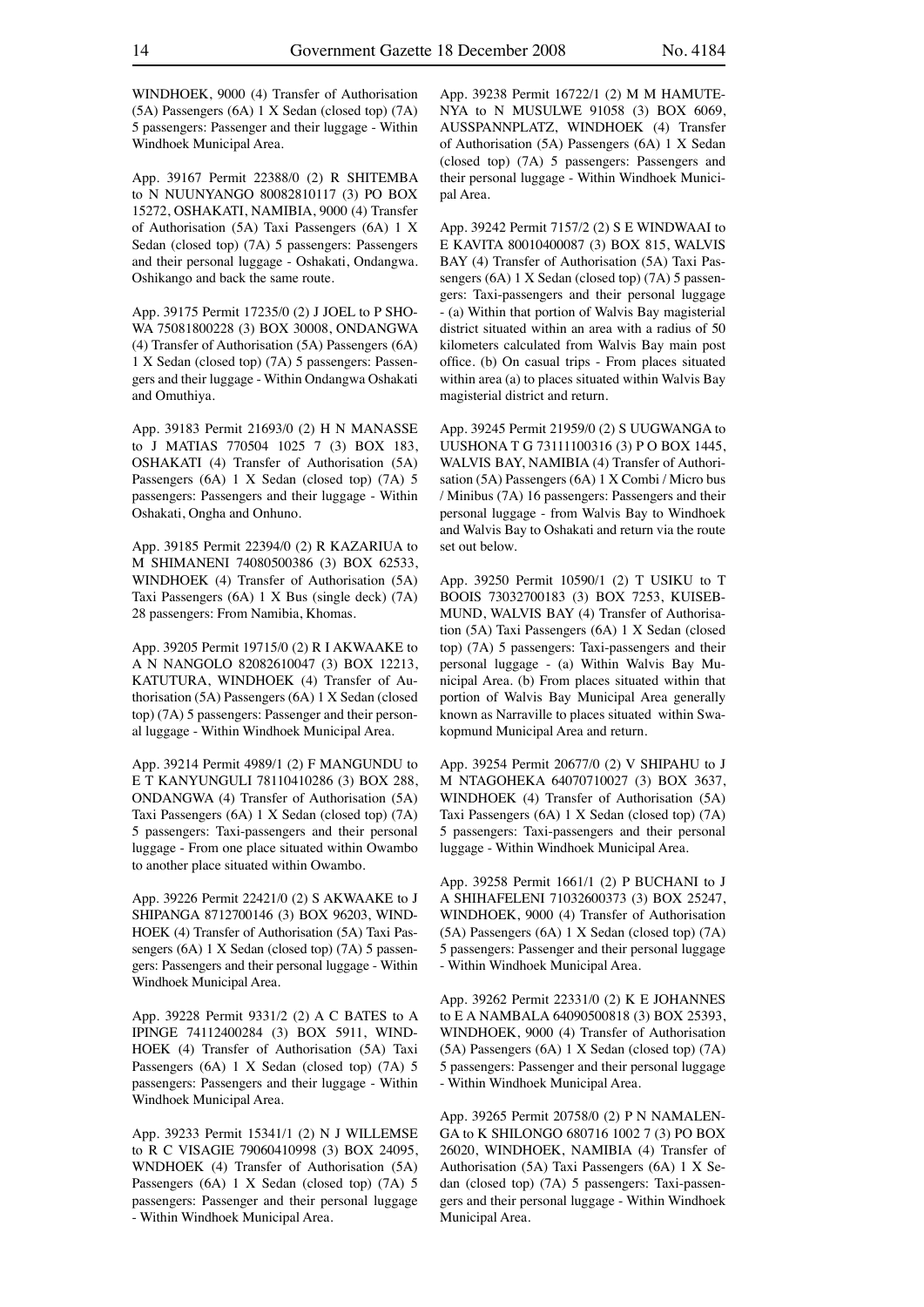App. 39267 Permit 11734/1 (2) E T HARDING to S N HEKANDJO 71010500473 (3) BOX 15187, OSHAKATI (4) Transfer of Authorisation (5A) Passengers (6A) 1 X Sedan (closed top) (7A) 5 passengers: Passenger and their personal luggage - From Omwandi Owakamanya to Onathinge within Ondangwa.

App. 39283 Permit 15100/0 (2) G T C KANAM-BUNGA to A NM N KAMBONDE 74052210034 (3) BOX 470, OTJIWARONGO (4) Transfer of Authorisation (5A) Passengers (6A) 1 X Sedan (closed top) (7A) 5 passengers: Passengers and their luggage - Within Otjiwarongo Municipal Area.

App. 39296 Permit 22432/0 (2) S S SALOM to N PETRUS 57110500152 (3) PO BOX 15187, OS-HAKATI, NAMIBIA (4) Transfer of Authorisation (5A) Passengers (6A) 1 X Sedan (closed top) (7A) 5 passengers: Passengers and their luggage - Within Oshakati, Ondangwa, Oshikango via Eenhana.

App. 39315 Permit 3656/1 (2) N NEHALE to I MU-LUNGA 71110400233 (3) BOX 81217, OLYMPIA, WINDHOEK (4) Transfer of Authorisation (5A) Taxi Passengers (6A) 1 X Sedan (closed top) (7A) 5 passengers: Within Windhoek Municipal Area.

App. 39319 Permit 2865/2 (2) T KAFITA to P IDU-WA 64061400770 (3) BOX 25815, WINDHOEK, 9000 (4) Transfer of Authorisation (5A) Organised passengers (6A) 1 X Bus (single deck) (5B) Organised passengers (6B) 1 X Bus (single deck) (7A) 29 passengers: Organised parties and their personal luggage - As per the attached annexure 'A'. (7B) 29 passengers: Passengers and their personal luggage - From Windhoek to Eenhana, Oshakati to Lüderitz.

App. 39324 Permit 11790/1 (2) C M VAN DER MERWE to N N CLOETE 77092700108 (3) BOX 764, WINDHOEK (4) Transfer of Authorisation (5A) Passengers (6A) 1 X Sedan (closed top) (7A) 1 passengers: Passengers and their luggage - Within Keetmanshoop Municipal Area.

App. 39328 Permit 15501/0 (2) M I NANGOMBE to G LOUW 66121300310 (3) BOX 510201, KHO-MASDAL, WINDHOEK (4) Transfer of Authorisation (5A) Taxi Passengers (6A) 1 X Sedan (closed top) (7A) 5 passengers: Taxi-passengers and their personal luggage - Within Windhoek Municipal Area.

App. 39331 Permit 16962/0 (2) J K KUUTONDOK-WA to G LOUW 66121300310 (3) BOX 510201, KHOMASDAL, WINDHOEK (4) Transfer of Authorisation (5A) Passengers (6A) 1 X Sedan (closed top) (7A) 5 passengers: Passenger and their personal luggage - Within Windhoek Municipal Area.

App. 39345 Permit 3964/3 (2) P SHIVUTE to H N NDIMULUNDE 61120900549 (3) P O BOX 96103, WINDHOEK (4) Transfer of Authorisation (5A) Passengers (6A) 1 X Sedan (closed top) (7A) 5 passengers: Within Windhoek Municipal Area.

App. 39346 Permit 22501/0 (2) I B MALIMA to J SHAVUKA 75061700473 (3) BOX 1840, OS-

HAKATI, 9000 (4) Transfer of Authorisation (5A) Passengers (6A) 1 X Sedan (closed top) (7A) 5 passengers: Passengers and their personal luggage -From Onaanda to Oshikuku / Oshakati / Ongwediva /Ondangwa Municipal Area

App. 39356 Permit 11536/1 (2) I M ANTONIO to R N KWALA 70050200704 (3) PO BOX 557, NGWEZE, NAMIBIA (4) Transfer of Authorisation (5A) Passengers (6A) 1 X Sedan (closed top) (7A) 5 passengers: Passengers and their luggage - Within Katima Mulilo Municipal Area.

App. 39362 Permit 22517/0 (2) E H DIERGAARDT to H J DUNCAN 6105110800277 (3) BOX 22842, WINDHOEK (4) Transfer of Authorisation (5A) Taxi Passengers (6A) 1 X Sedan (closed top) (7A) 5 passengers: Taxi-passengers and their personal luggage - Within Windhoek Municipal Area.

App. 39384 Permit 22535/0 (2) K MBINGE to S LIDKER 54012000594 (3) BOX 23103, WIND-HOEK (4) Transfer of Authorisation (5A) Taxi Passengers (6A) 1 X Sedan (closed top) (7A) 5 passengers: Taxi-passengers and their personal luggage - Within Windhoek Municipal Area.

App. 39386 Permit 20228/0 (2) J TOMAS to P K NAKALE 70110800397 (3) BOX 23978, KATU-TURA, 9000 (4) Transfer of Authorisation (5A) Passengers (6A) 1 X Sedan (closed top) (7A) 5 passengers: Passenger and their personal luggage - Within Windhoek Municipal Area.

App. 39394 Permit 22542/0 (2) M NELUMBU to S U KANDENGE 74062600544 (3) BOX 96173, WINDHOEK (4) Transfer of Authorisation (5A) Passengers (6A) 1 X Bus (single deck) (7A) 23 passengers: Passenger and their personal luggage - From Windhoek to Eenhana Municipal Area.

App. 39396 Permit 1850/2 (2) G KOMEYA to P P HANGULA 74041600359 (3) BOX 61157, KATUTURA, 9000 (4) Transfer of Authorisation (5A) Passengers (6A) 1 X Sedan (closed top) (7A) 5 passengers: Taxi-passengers and their personal luggage - Within Windhoek Municipal Area.

App. 39404 Permit 22170/0 (2) M NANGOLO to T O P NGHILILUA 810304 1033 7 (3) BOX 3823, WALVIS BAY, 9000 (4) Transfer of Authorisation (5A) Passengers (6A) 1 X Sedan (closed top) (7A) 5 passengers: Taxi-passengers and their personal luggage - Within Swakopmund Municipal Area to Walvis Bay Municipal Area and return.

App. 39427 Permit 22564/0 (2) K H. COETZEE to G BEUKES 79120300050 (3) BOX 1360, WIND-HOEK (4) Transfer of Authorisation (5A) Taxi Passengers (6A) 1 X Sedan (closed top) (7A) 5 passengers: Taxi-passengers and their personal luggage - Within Windhoek Municipal Area.

App. 39432 Permit 463/0 (2) J H OLIVIER to E IIPINGE 72031800647 (3) BOX 1487, ORANJE-MUND (4) Transfer of Authorisation (5A) Taxi Passengers (6A) 1 X Sedan (closed top) (7A) 5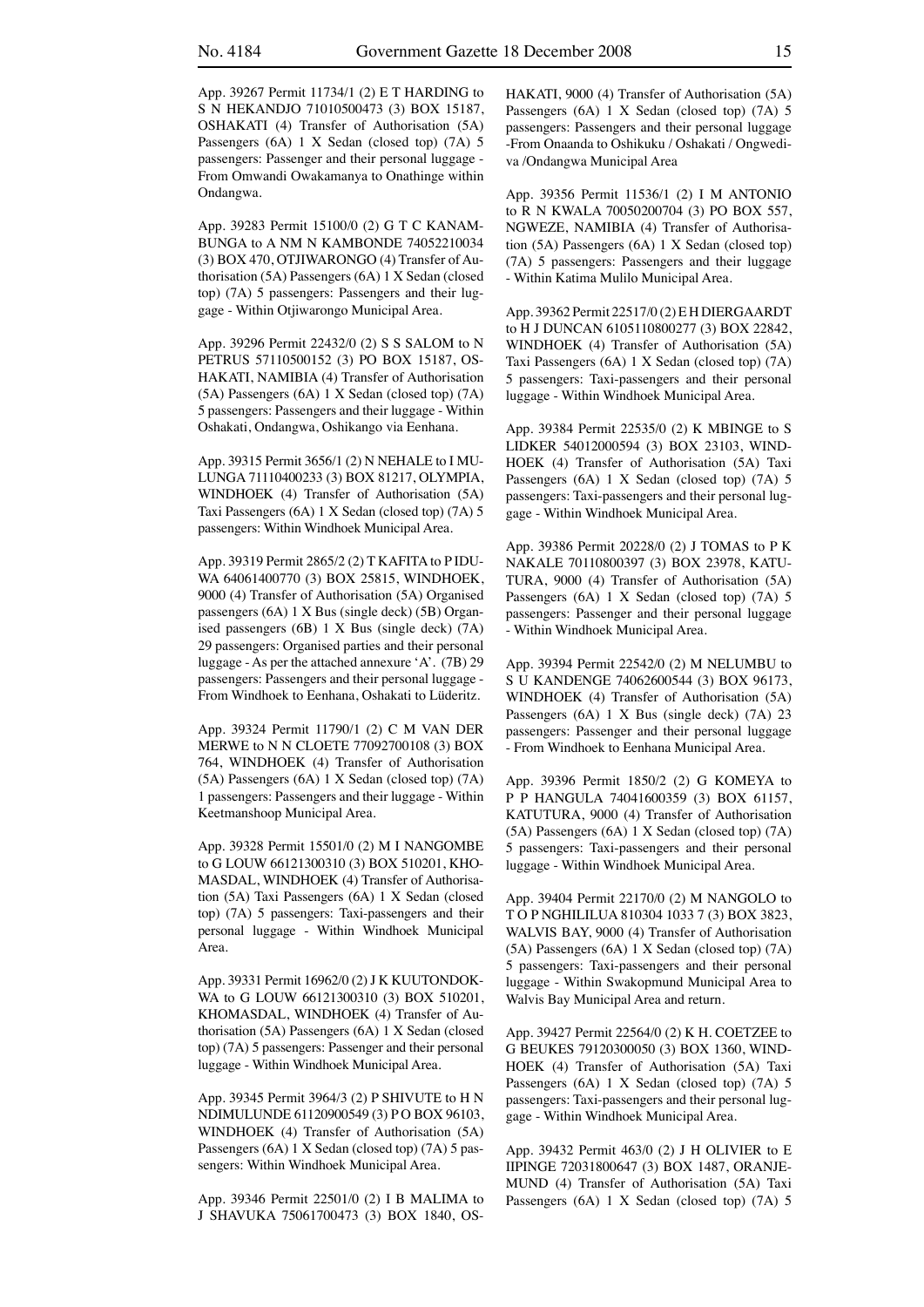passengers: Passenger and their personal luggage - Within the Municipality of Oranjemund.

App. 39447 Permit 3791/0 (2) T K UUSHONA to WILBARDS S 690900705 (3) BOX 15510, OSHAKATI (4) Transfer of Authorisation (5A) Passengers (6A) 1 X Sedan (closed top) (7A) 5 passengers: Passenger and their personal luggage - Within Owambo.

App. 39458 Permit 17391/0 (2) A KWGAHI to A NUULE 6201111101112 (3) PO BOX 40483, WINDHOEK, NAMIBIA (4) Transfer of Authorisation (5A) Bus Passengers (6A) 1 X Combi / Micro bus / Minibus (7A) 16 passengers: Persons and their personal luggage - From (1) Ondangwa to Windhoek and return and (2) Windhoek to Katima Mulilo and return.

App. 39465 Permit 9049/0 (2) E P NDILENGA to S H SAMUEL 0074718 (3) BOX 728, ONDAN-GWA, 9000 (4) Transfer of Authorisation (5A) Passengers (6A) 1 X Sedan (closed top) (7A) 5 passengers: Passengers and their luggage - Within Ondangwa, Oshakati and Oshikango.

App. 39470 Permit 22594/0 (2) W SHILONGO to N ELAGO 4809101100298 (3) P O BOX 1589, TSUMEB, NAMIBIA (4) Transfer of Authorisation (5A) Passengers (6A) 1 X Combi / Micro bus / Minibus (7A) 16 passengers: Passenger and their personal luggage - From Windhoek to Tsandi and Oshakati to Rundu.

App. 39487 Permit 22604/0 (2) P A ANDERSON to L C Q FIGUEIRA 77042010337 (3) PO BOX 1336, LÜDERITZ, NAMIBIA (4) Transfer of Authorisation (5A) Passengers (6A) 1 X Combi / Micro bus / Minibus (7A) 10 passengers: Passenger and their personal luggage - From Lüderitz to Oshikango and return back same route.

App. 39490 Permit 5114/1 (2) F S MALIMA to M A NTONI 74032300437 (3) BOX 40618, AUSSPANN-PLATZ, WINDHOEK (4) Transfer of Authorisation (5A) Passengers (6A) 1 X Sedan (closed top) (7A) 5 passengers: Passenger and their personal luggage - Within Windhoek Municipal Area.

App. 39507 Permit 12848/2 (2) L T SHIKULO to T MUOOMBOLA 6605111100281 (3) BOX 122, ONDANGWA, 9000 (4) Transfer of Authorisation (5A) Passengers (6A) 1 X Sedan (closed top) (7A) 5 passengers: Passengers and their luggage - Within Eenhana area to Oshikango, to Ondangwa and return.

App. 39511 Permit 17305/0 (2) U IINDJI to J H SHIMUTWIKENI 79050500404 (3) BOX 815, OHANGWENA (4) Transfer of Authorisation (5A) Passengers (6A) 1 X Sedan (closed top) (7A) 5 passengers: Passengers and their personal luggage - From Eenhana to Onhuno

App. 39513 Permit 3519/2 (2) V NANGOMBE to M T SHIVOLO 73022700202 (3) P O BOX 694, LÜDERITZ, NAMIBIA (4) Transfer of Authorisation (5A) Passengers (6A) 1 X Sedan (closed top)

(7A) 5 passengers: Passenger and their personal luggage - Within Lüderitz Municipal Area.

App. 39535 Permit 22633/0 (2) R N SHIKOMBA to J L NEKWAYA 77062100218 (3) BOX 1475, W/ BAY (4) Transfer of Authorisation (5A) Passengers (6A) 1 X Sedan (closed top) (7A) 5 passengers: Passenger and their personal luggage - From Walvis Bay Municipal Area to Swakopmund Municipal Area.

App. 39549 Permit 15997/0 (2) I N JONAS to J K NGULA 810561962 (3) BOX 60632, KATU-TURA, WINDHOEK (4) Transfer of Authorisation (5A) Taxi Passengers (6A) 1 X Sedan (closed top) (7A) 5 passengers: Taxi-passengers and their personal luggage - Within Windhoek Municipal Area.

App. 39570 Permit 7406/3 (2) B TIMBO to H A NANTANGA 7403070000200 (3) BOX 31598, PI-ONIERSPARK (4) Transfer of Authorisation (5A) Taxi Passengers (6A) 1 X Sedan (closed top) (7A) 5 passengers: Taxi-passengers and their personal luggage - Within Windhoek Municipal Area.

App. 39588 Permit 22663/0 (2) L T SHIKULO to K ITANA 82072110467 (3) P O BOX 1383, ON-DANGWA, NAMIBIA (4) Transfer of Authorisation (5A) Passengers (6A) 1 X Sedan (closed top) (7A) 5 passengers: Passenger and their personal luggage -From Oshikango to Eenhana and Ondangwa and return.

App. 39601 Permit 12799/0 (2) M H SHEEHAMA to T N IILEKA 73032900506 (3) P O BOX 4202, WINDHOEK, NAMIBIA (4) Transfer of Authorisation (5A) Passengers (6A) 1 X Sedan (closed top) (7A) 5 passengers: Passenger and their personal luggage - Within Windhoek Municipal Area.

App. 39605 Permit 14771/1 (2) D HAMASEB to J GOAGOSES 82122010223 (3) PO BOX 31, WINDHOEK, NAMIBIA (4) Transfer of Authorisation (5A) Passengers (6A) 1 X Sedan (closed top) (7A) 5 passengers: Passenger and their personal luggage - Within Windhoek Municipal Area.

App. 39608 Permit 19927/1 (2) O HAMAKALI to U IINDJI 68031401071 (3) P O BOX 183, OS-HAKATI, NAMIBIA (4) Transfer of Authorisation (5A) Taxi Passengers (6A) 1 X Sedan (closed top) (7A) 5 passengers: Passengers and their personal luggage - Oshakati, Ongwediva, Ondangwa.

App. 39611 Permit 5489/2 (2) H THIOFELIUS to E S NAMUNDJEBO 71071600176 (3) PO BOX 1077, LÜDERITZ, NAMIBIA (4) Transfer of Authorisation (5A) Passengers (6A) 1 X Sedan (closed top) (7A) 5 passengers: Within Lüderitz Municipal Area.

App. 39616 (2) S ANGULA 56052700033 (3) BOX 2680, WINDHOEK (4) New Permanent Authorisation (5A) Goods (6A) 1 X Unknown (7A) 1 passengers: Luggage of passengers - From Windhoek to Ruacana and return via the same route.

App. 39620 Permit 4164/1 (2) H J ARNOLD to M MUZUMA 63020800773 (3) BOX 95088, WIND-